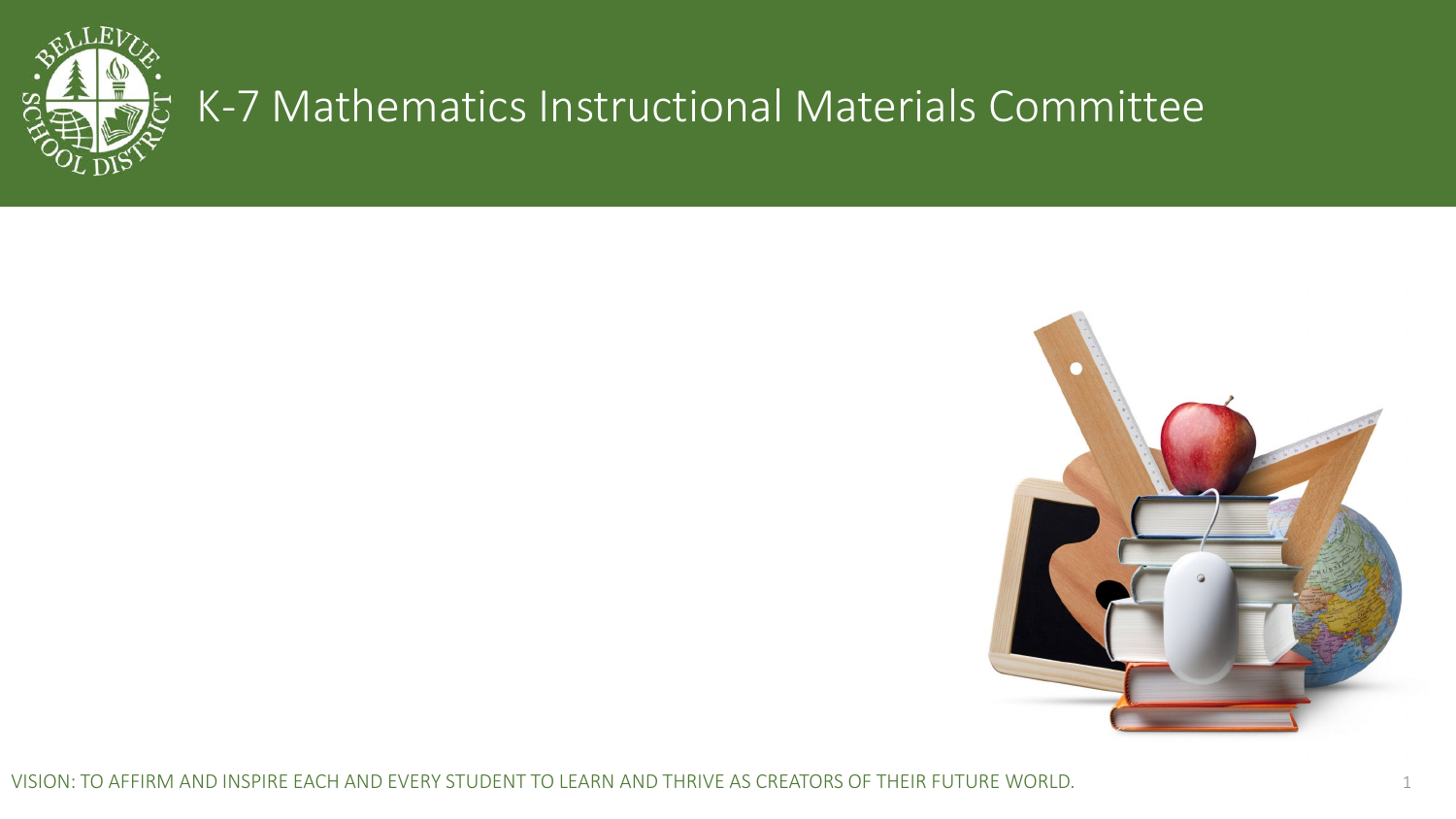

To recommend Illustrative Mathematics for Adoption as Core Curricular Materials for Mathematics in:

□Grades K-5 **QIMT 1 and IMT 2 (Grades 6-7)** 

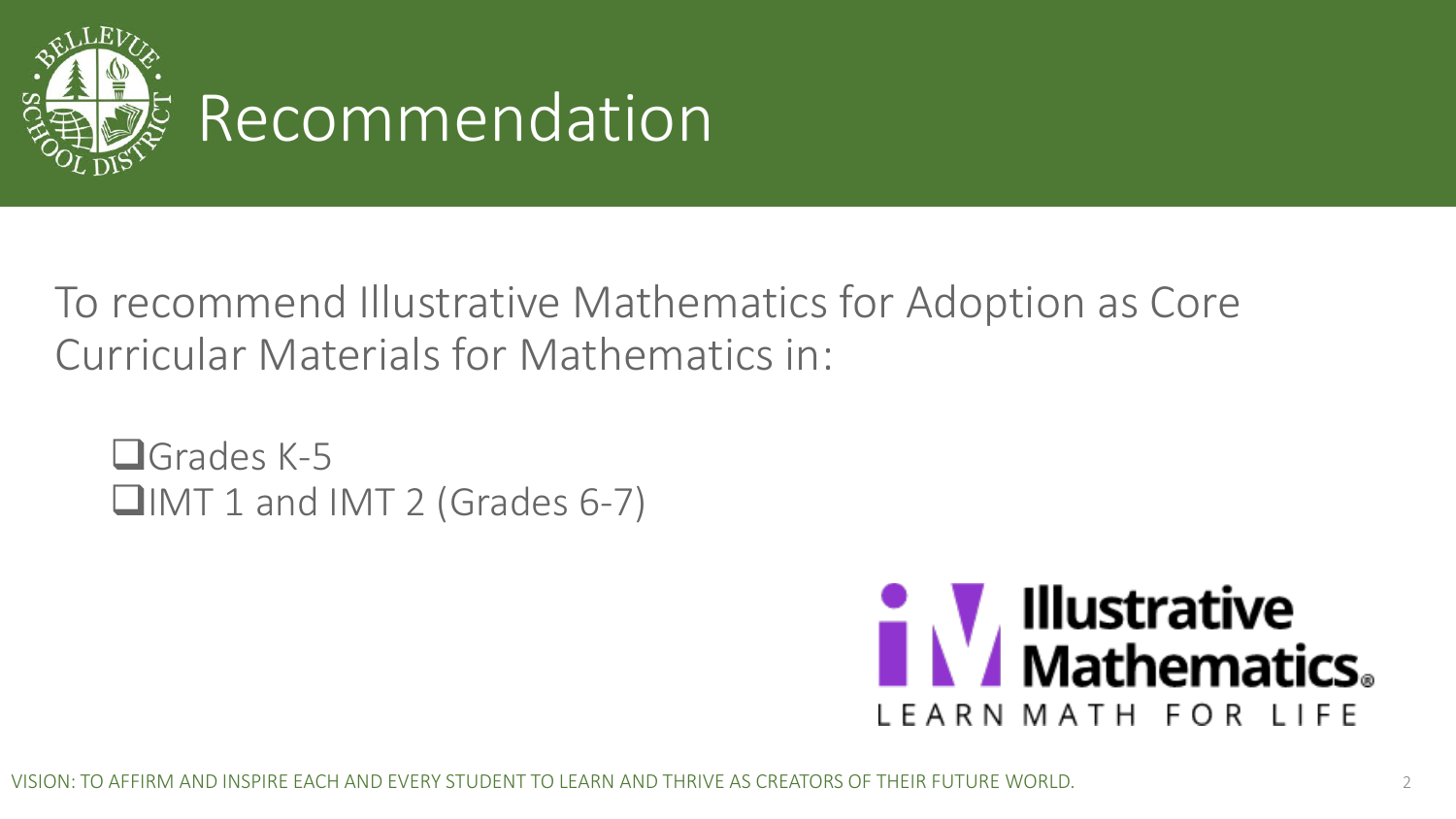

# Why do we need new resources for Math? Why Now?

### Bellevue School District's math instructional materials:

- were no longer supported by the vendor (Math Expressions),
- not aligned to standards, and
- not meeting the needs of our students.

# A Commitment to Equity for our Students

A cornerstone of educational equity is high-quality instruction through access to grade-level standards. To serve each and every student academically, it is critical educators are offered opportunities to deepen their knowledge of mathematics and that curricular resources are standards-aligned.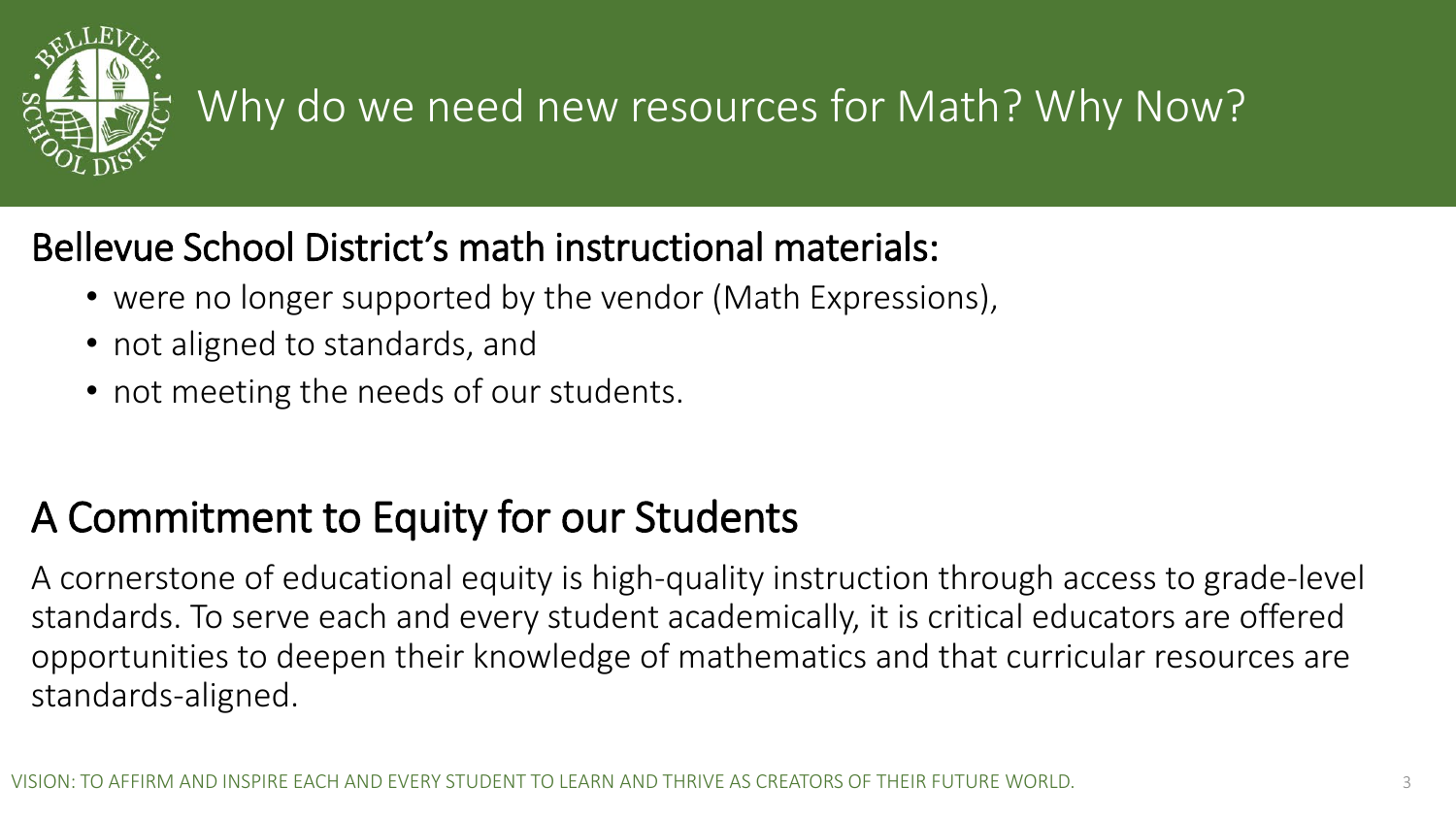

# COVID Curriculum Adoption Impacts

Virtual Meetings

Time and Scheduling Complications

Attendance Variability

Member Fatigue and Capacity

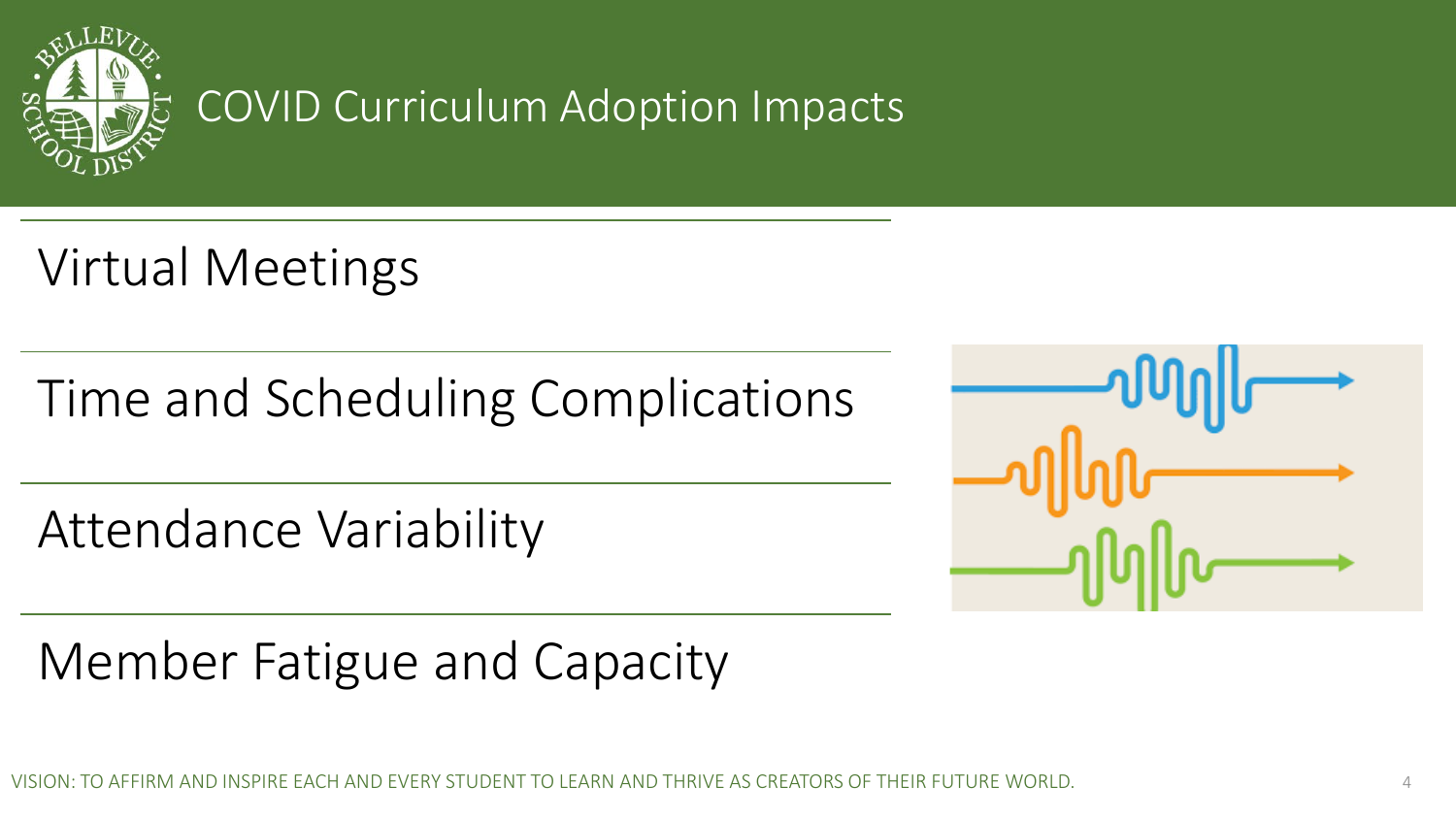

## Committee Member Composition

- 3 Facilitators
- 24 Elementary Educators ~ 4 per grade
- 10 Middle School Educators ~ 5 per course
- 4 Administrators, 2 Elementary and 2 Middle School
- 9 Family Representatives 5 Elementary and 4 Middle School (by feeder patterns)
- 7 Teaching and Learning Department Staff
	- Curriculum Developers
	- Special Education
	- MLL/Dual Language/Immersion
	- Advanced Learning

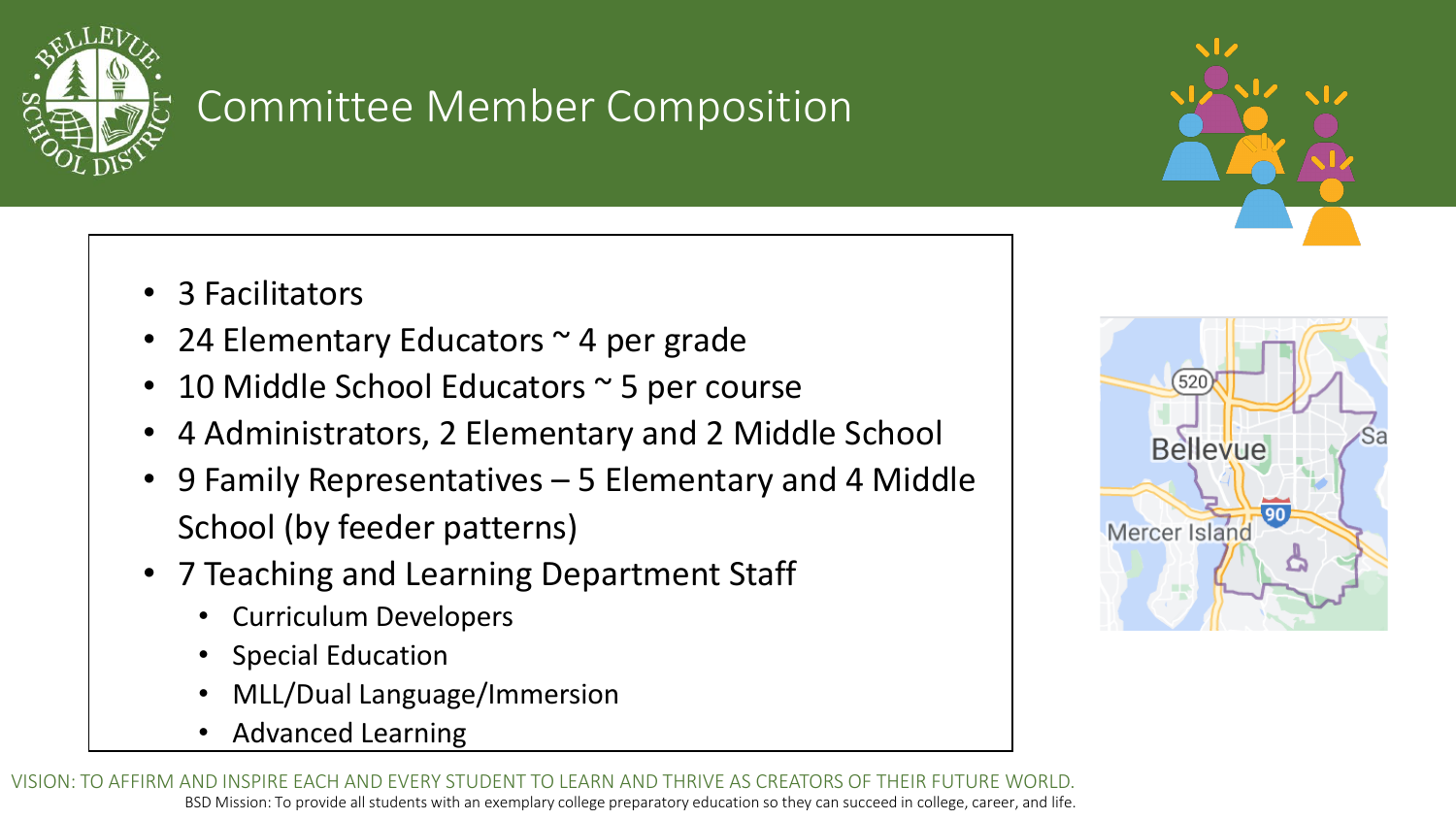

# Materials Timeline

**NO curriculum will ever be perfect to every teacher. Does this curriculum get all of us the closest to a resource that we can collectively buy into and use?**

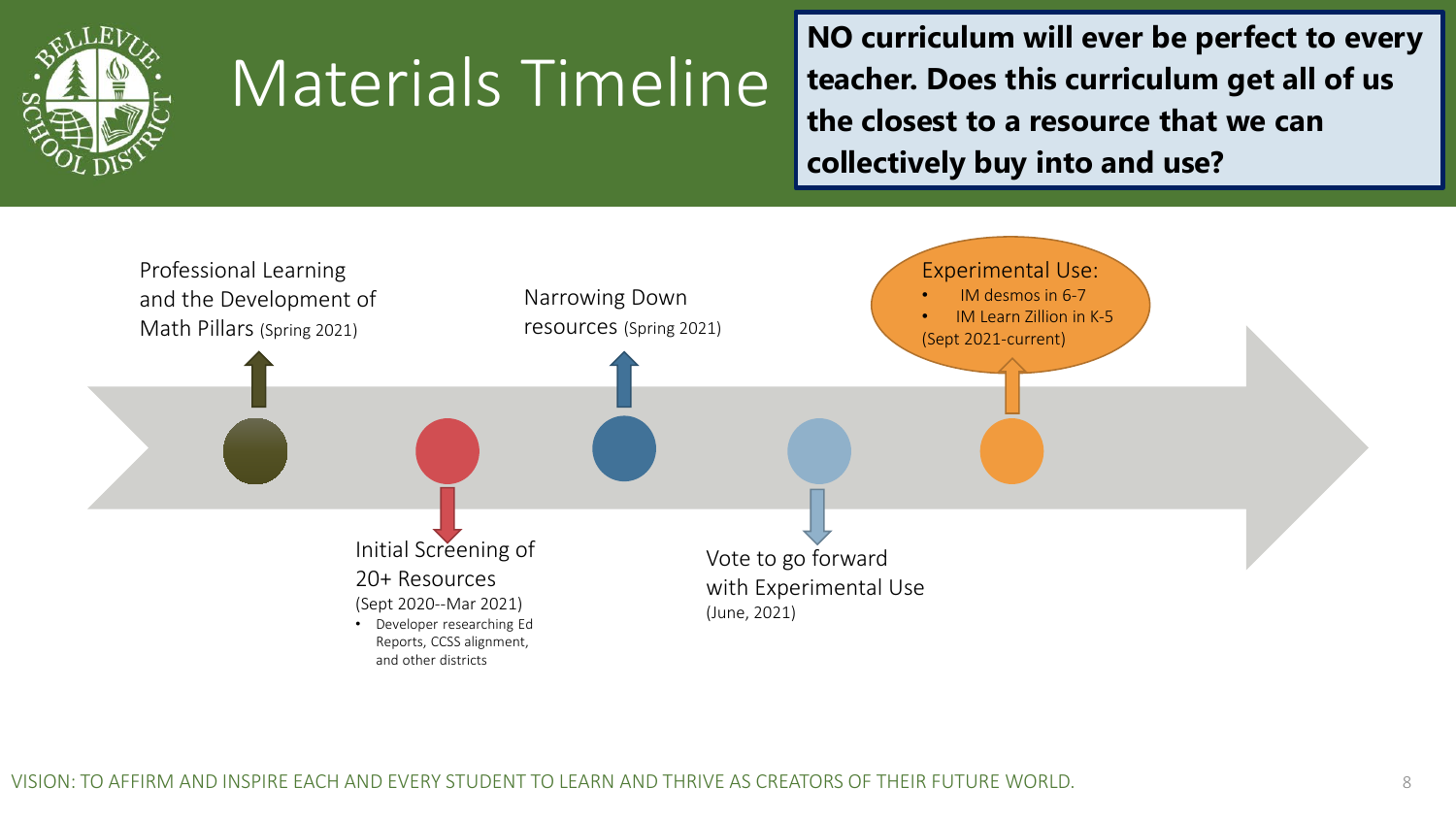

# Our Launch Point – In Partnership with our Educator Colleagues

- Professional Learning in the Spring of 2021
	- Theory of Action: *A depth of knowledge in the standards and shifts will set the stage for authoring a shared instructional vision for Mathematics, P-12, including an analysis of core and supplemental instructional materials resulting in a P-7 curriculum adoption.*
- Dr. Phil Daro Common Core Author
- Four Session Series Elementary and Secondary Sessions
- Participating Educators had Opportunity to Consider Serving on Adoption Committee

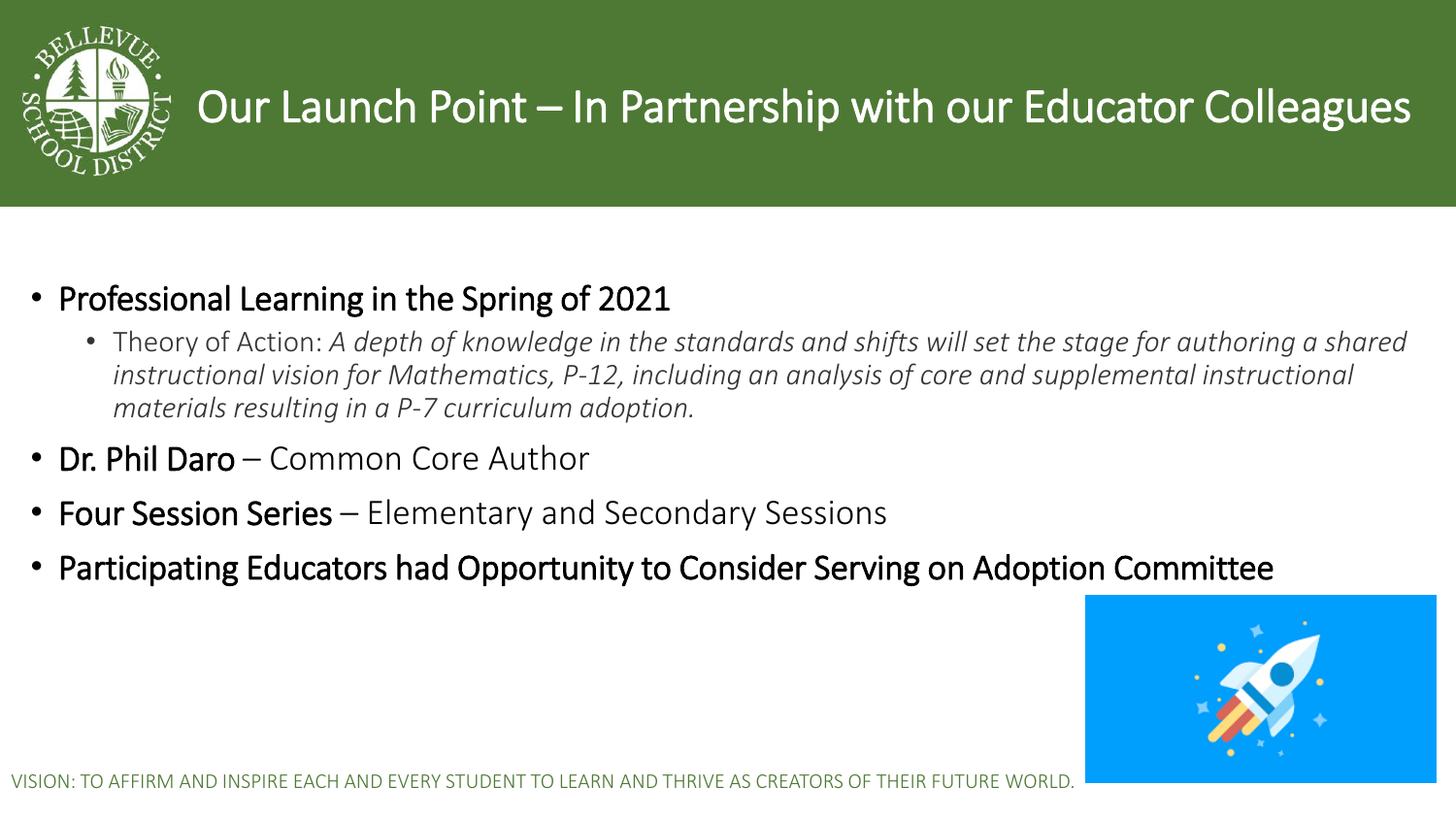

# Initial Screening of Resources & Narrowing Down

- Outside consulting experts helped to narrow down the list of resources to two for the Adoption Committee to review
	- Phil Daro Author of CCSSM
	- Dorie Withey ANet Consultant
- Committee Evaluated Resources
- Narrowed Down Top Two
	- K-5: Illustrative Mathematics & Ready
	- IMT 1 and IMT 2: Illustrative Mathematics & MidSchoolMath
- Vendor Presentations
- Committee Deep Criteria Review multiple perspectives

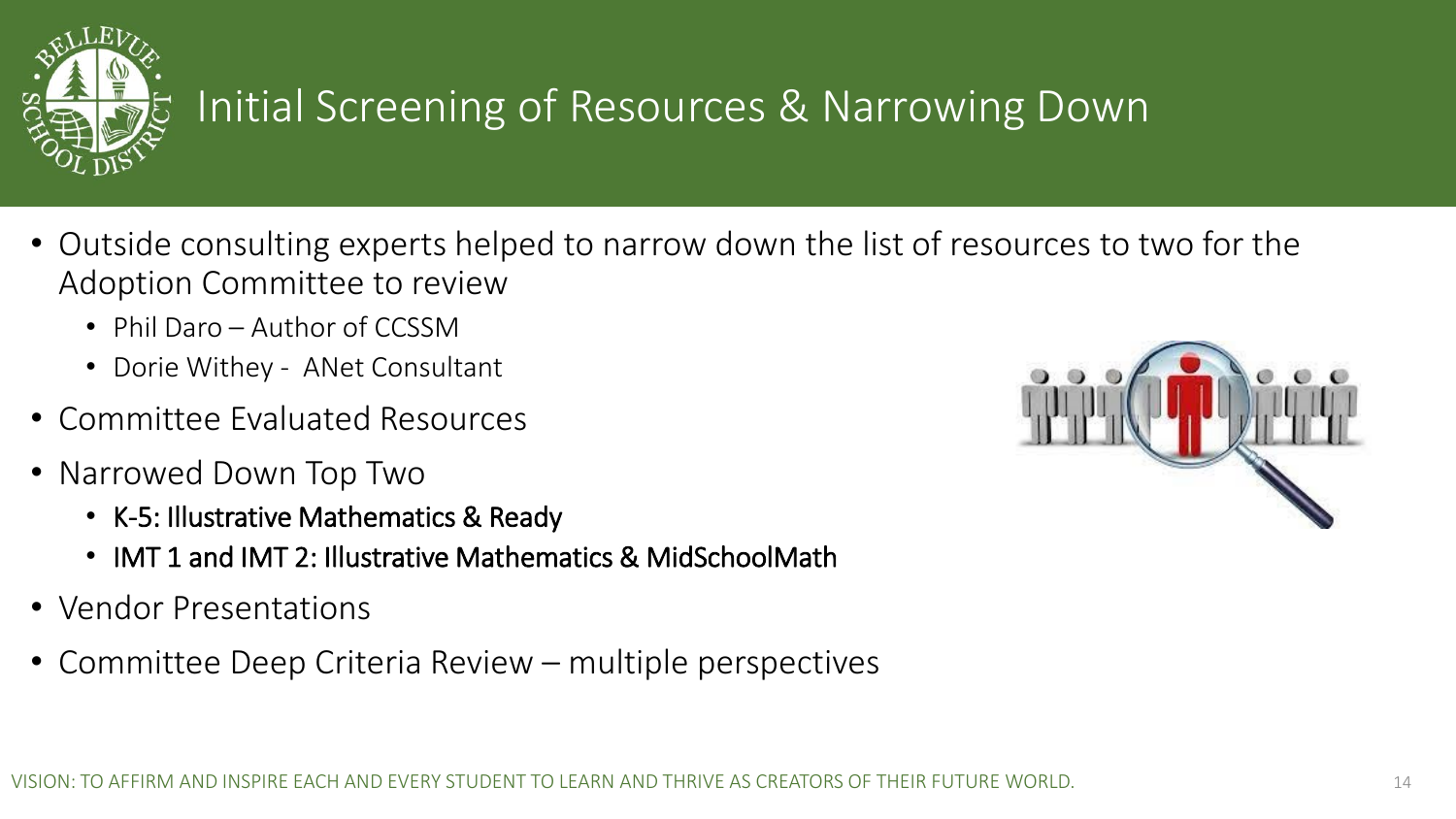

Implementation Options for 2021-2022 school year

June 3, 2021 meeting (K-7 Adoption Committee Meeting)

Once materials were chosen in the spring, we needed to determine how we would implement.

Option1: Move forward with full adoption.

Option 2: Try on the new material and make a recommendation for adoption at the end of the year. This is known as experimental use.

• Experimental Use: are materials of a pilot nature and may be authorized for use by the superintendent or designee prior to School Board approval for general use throughout the district. These resources should be used for only one school year to either be submitted for approval or removed from use. Experimental materials do not require IMC or School Board approval.

> [2020P Curriculum Development and Adoption of Instructional](https://bsd405.sharepoint.com/:w:/r/sites/curriculum/Department/_layouts/15/Doc.aspx?sourcedoc=%7BCEFE8953-FCD0-453B-B2E0-C04B91ED0443%7D&file=2020P%20Curriculum%20Development%20and%20Adoption%20of%20Instructional%20Materials.docx&action=default&mobileredirect=true) Materials.docx (sharepoint.com)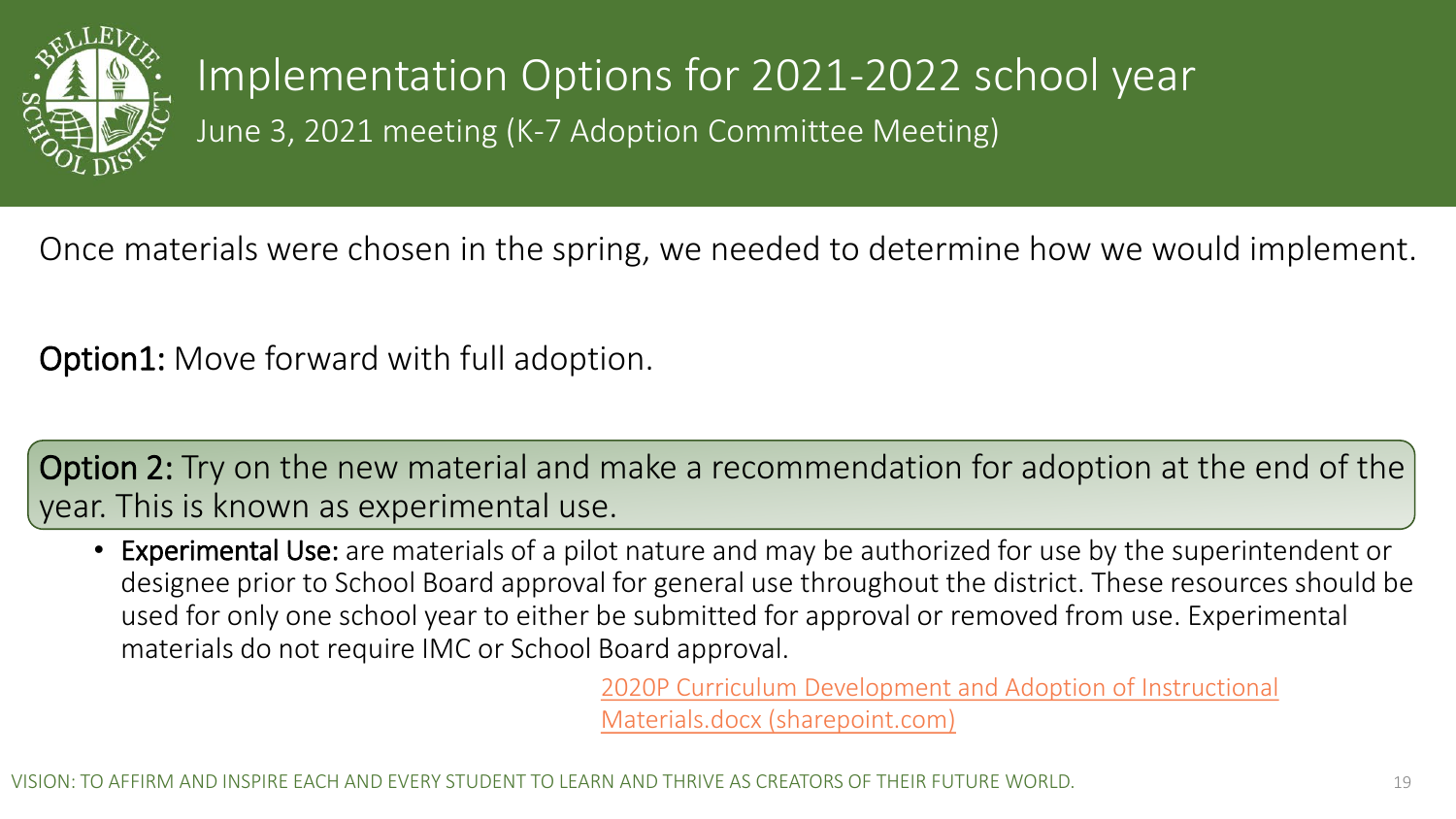

# Experimental use results from June 3, 2021

| K-5 Resources |                |              | IMT 1 and IMT 2 |
|---------------|----------------|--------------|-----------------|
| Yes           | N <sub>O</sub> | Yes          | N <sub>O</sub>  |
| 18/26<br>69%  | 8/26<br>31%    | 15/18<br>83% | 3/18<br>17%     |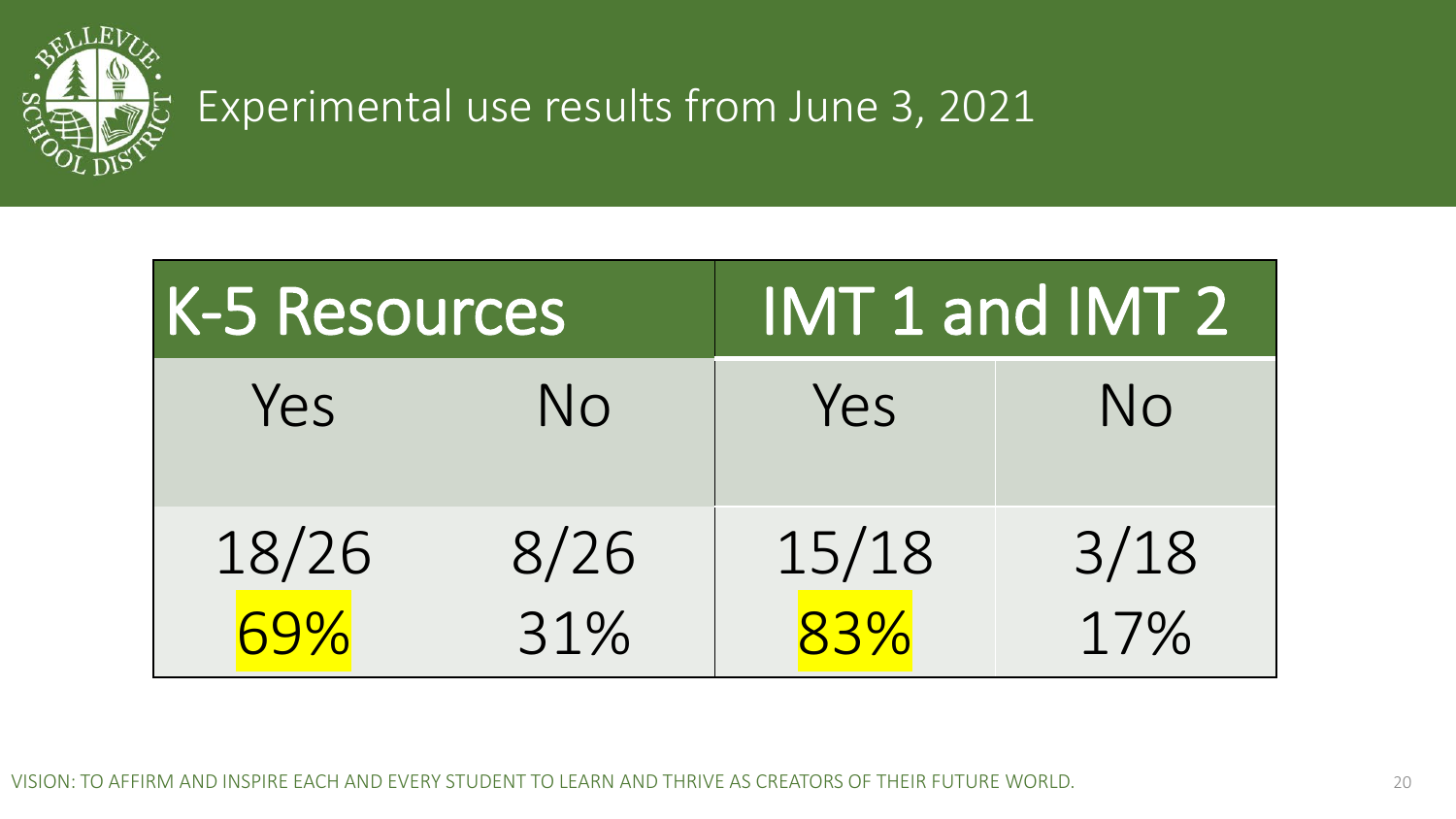## **Materials currently being used in an "Experimental Use" status for the 2021-22 school year**

# **Illustrative<br>Mathematics。** LEARN MATH FOR LIFE

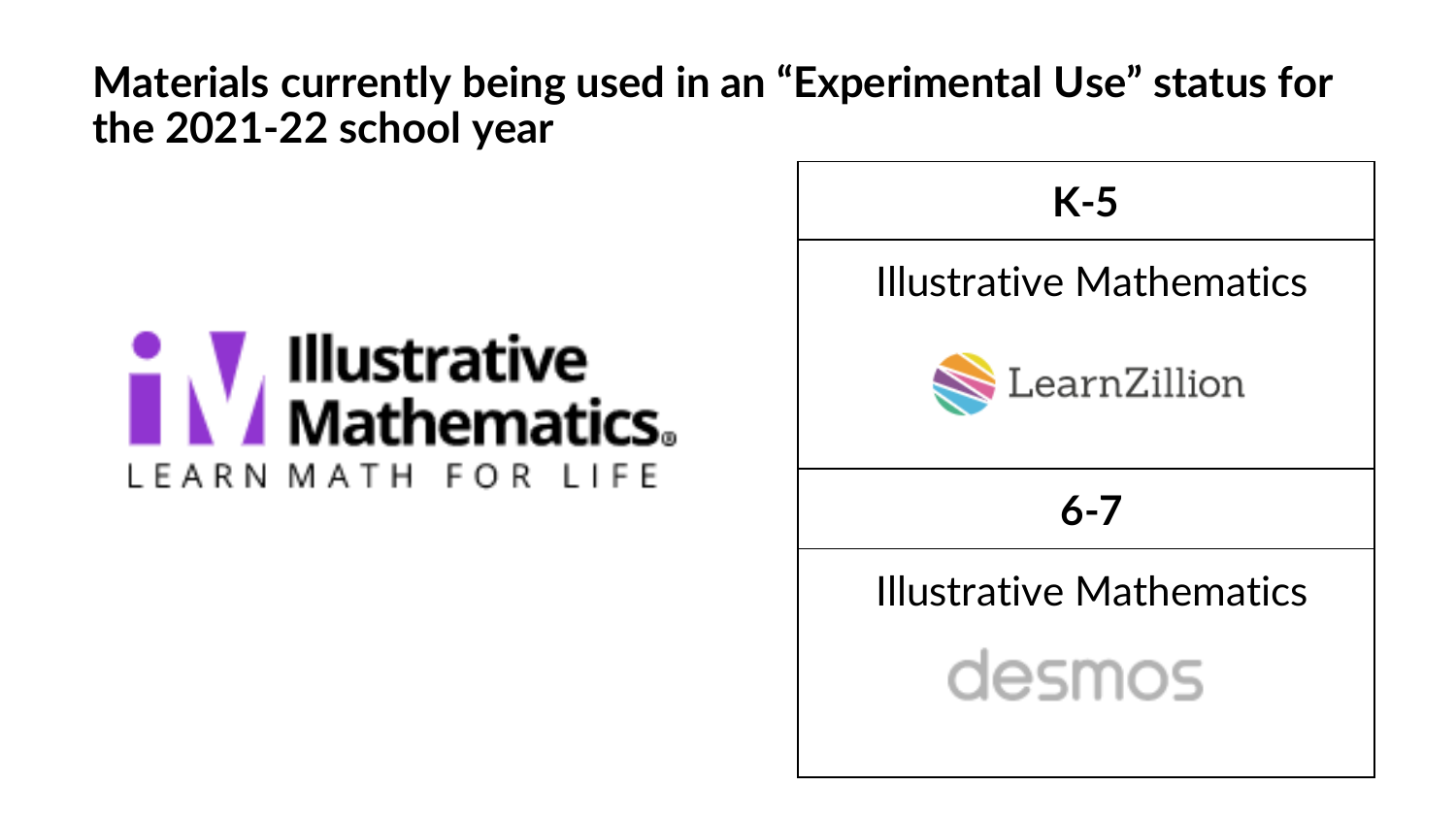# Data Collection During Experimental Use Fall 2021

| <b>Constituent Groups</b>      | <b>Data Sources</b>                  |
|--------------------------------|--------------------------------------|
| <b>Students</b>                | Panorama, STAR Data                  |
| <b>Teachers</b>                | <b>Surveys, Listening Sessions</b>   |
| <b>School/District Leaders</b> | Survey                               |
| <b>Families/Community</b>      | <b>Survey &amp; Community Nights</b> |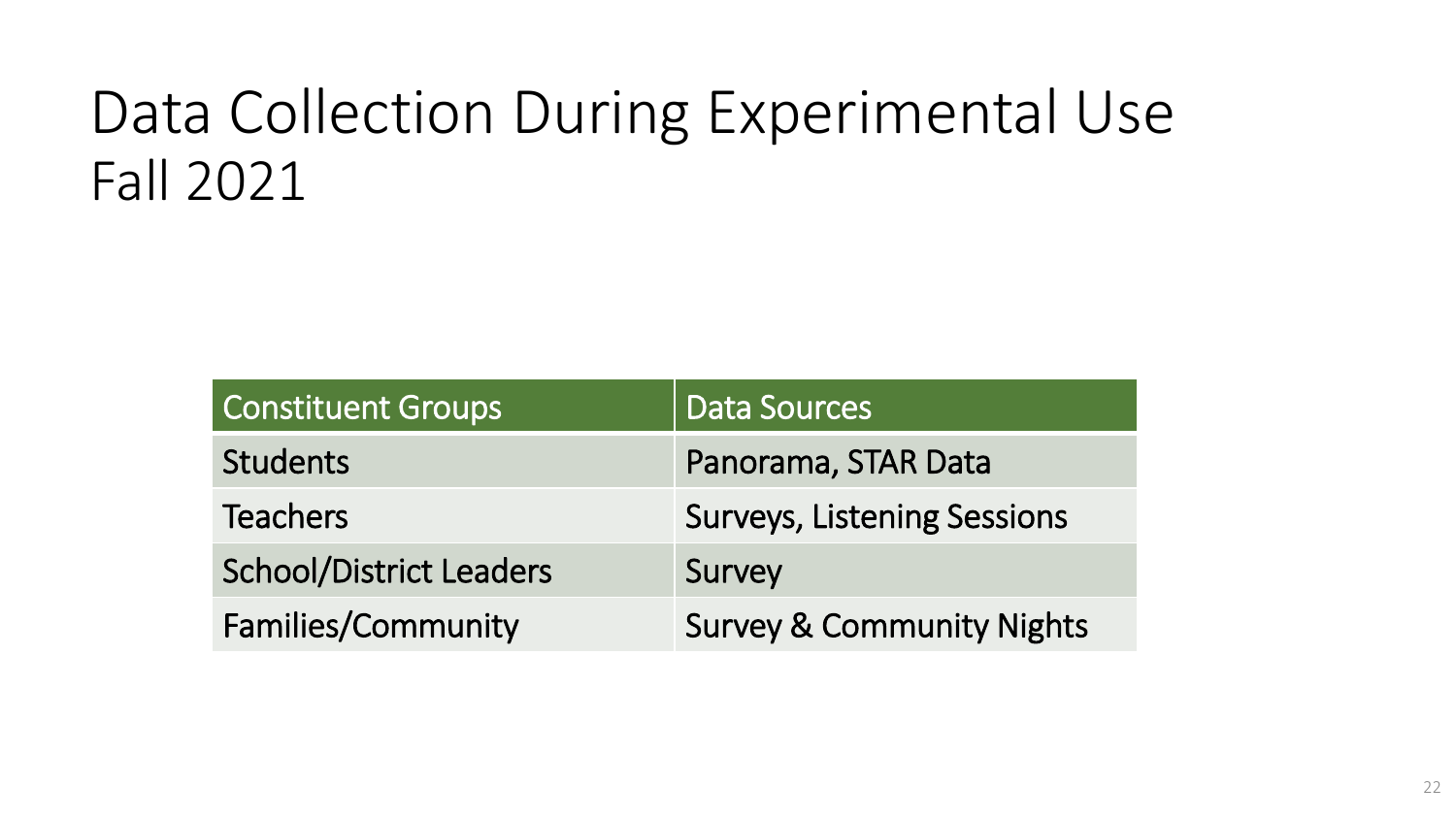### November Student Survey

# In Math class, how often do you listen to your classmates share their thinking on a math problem? 84%







| Category | <b>Bellevue School District</b> |
|----------|---------------------------------|
|          | 85                              |
|          | 88                              |
|          | 88                              |
| ิธ       | 82                              |
|          | 81                              |
|          |                                 |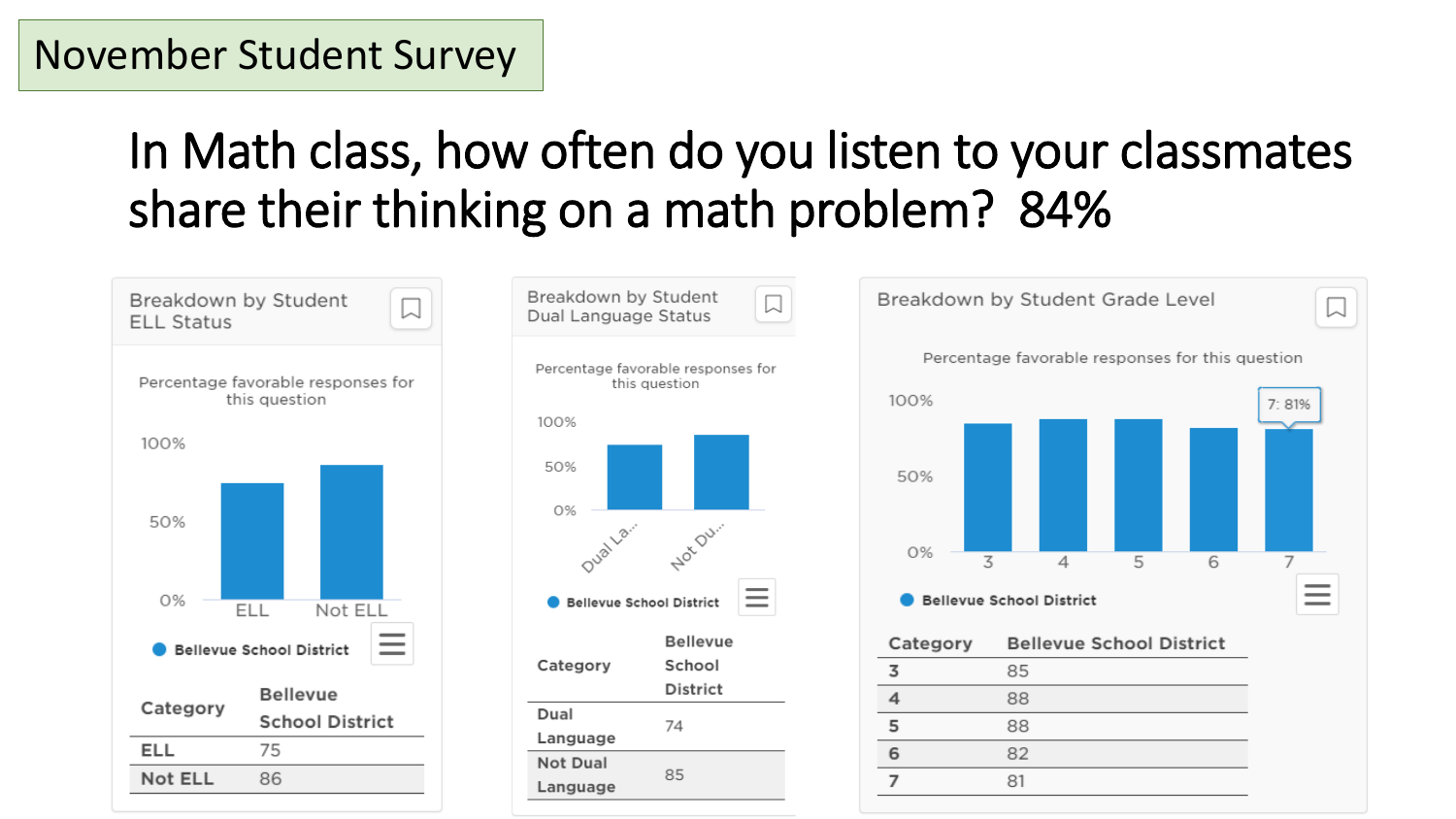### November Student Survey

# In Math class, how often do you share your thinking about how to solve a problem? 50%

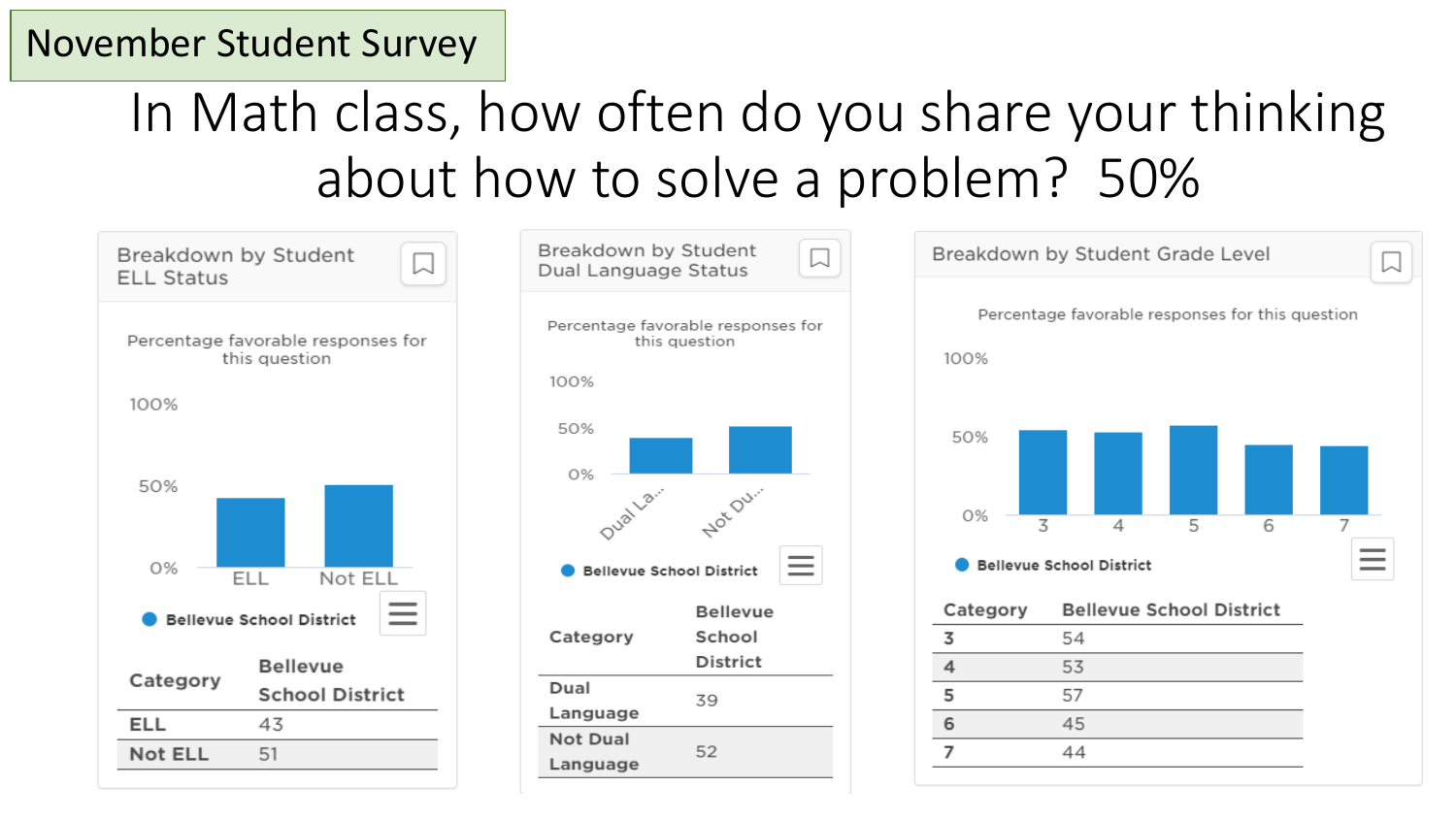**Grades 3-5: Star Math Proficiency and Growth**

|                                   | <b>Star Math % Proficient</b> |            |              | Star Math % Typical/High Growth** |             |             |
|-----------------------------------|-------------------------------|------------|--------------|-----------------------------------|-------------|-------------|
|                                   |                               |            |              | Change Fall to                    | Fall 2020-  | Fall 2021-  |
| <b>Subgroup</b>                   | Spring 2021                   | Fall 2021* | Winter 2022* | Winter                            | Spring 2021 | Winter 2022 |
| <b>All</b>                        | 62%                           | 61%        | 62%          | $\mathbf{1}$                      | 71%         | 72%         |
| <b>Asian</b>                      | 79%                           | 80%        | 81%          | $\mathbf{1}$                      | 74%         | 75%         |
| <b>Black</b>                      | 30%                           | 31%        | 32%          | $\mathbf{1}$                      | 54%         | 65%         |
| Hispanic                          | 25%                           | 22%        | 23%          | $\mathbf 1$                       | 59%         | 66%         |
| <b>Multi-Ethnic</b>               | 60%                           | 54%        | 54%          | $\overline{0}$                    | 72%         | 72%         |
| <b>White</b>                      | 54%                           | 55%        | 55%          | $\boldsymbol{0}$                  | 70%         | 70%         |
| Low Income                        | 18%                           | 23%        | 25%          | $\overline{2}$                    | 49%         | 66%         |
| <b>English Learners</b>           | 26%                           | 22%        | 27%          | 5                                 | 54%         | 67%         |
|                                   |                               |            |              |                                   |             |             |
| <b>Students with Disabilities</b> | 23%                           | 23%        | 20%          | $-3$                              | 49%         | 60%         |
| Female                            | 59%                           | 58%        | 58%          | $\mathbf 0$                       | 70%         | 71%         |
| <b>Male</b>                       | 64%                           | 65%        | 66%          | $\mathbf{1}$                      | 71%         | 73%         |
| <b>Advanced Learning</b>          | 98%                           | 97%        | 98%          | $\mathbf{1}$                      | 80%         | 76%         |
| <b>Traditional</b>                | 51%                           | 48%        | 49%          | $\mathbf{1}$                      | 67%         | 70%         |
| <b>Grade 3</b>                    | 64%                           | 67%        | 67%          | $\overline{0}$                    | 65%         | 72%         |
| <b>Grade 4</b>                    | 65%                           | 66%        | 64%          | $-2$                              | 74%         | 71%         |
| <b>Grade 5</b>                    | 56%                           | 52%        | 56%          | 4                                 | 74%         | 72%         |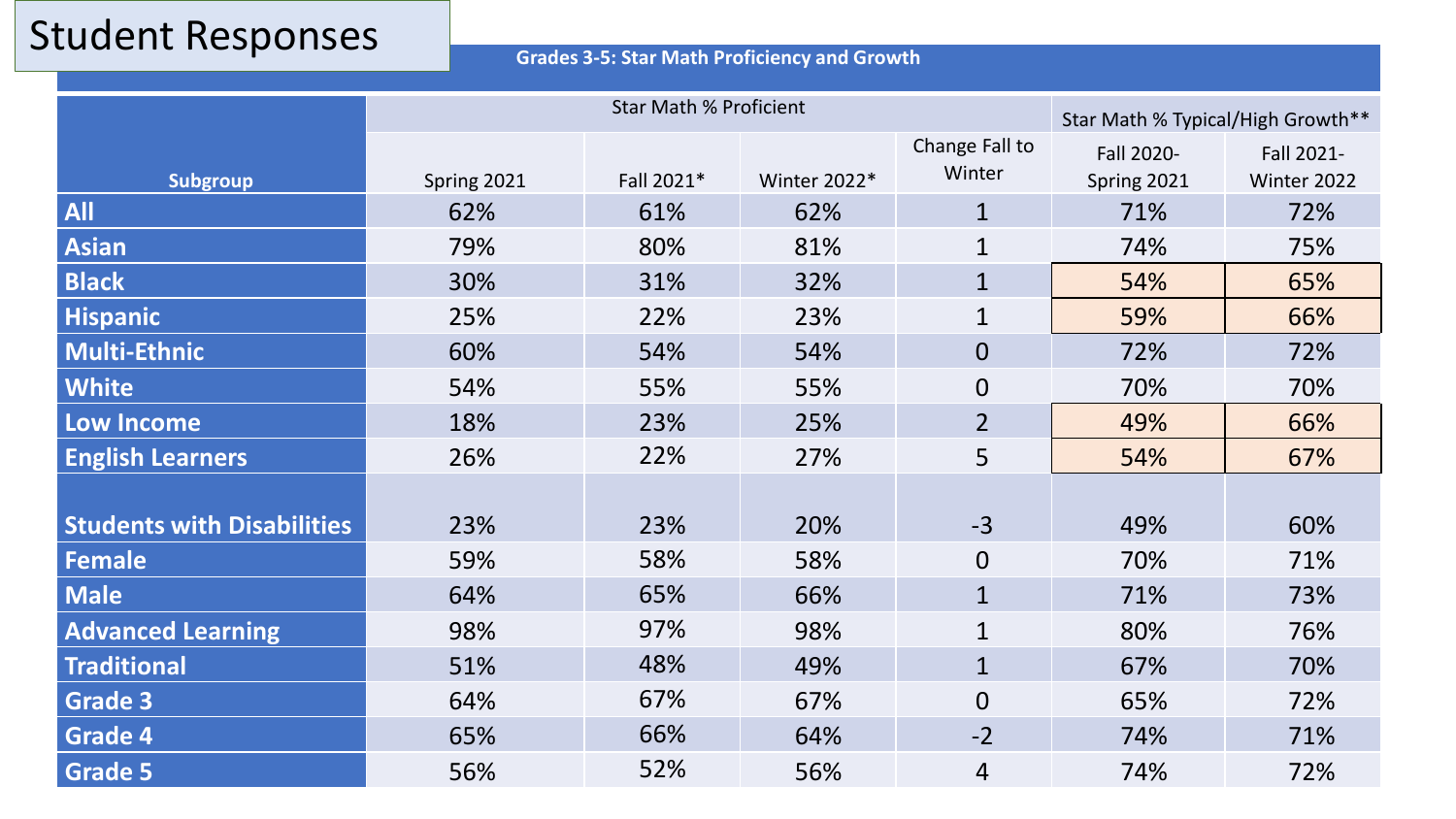## Educator Responses

### Spring Teacher Survey: Do you support the adoption of Illustrative Mathematics?

#### Respondents teaching IMT1/2

| <b>School</b>         | % Supporting<br><b>Adoption of IM</b> | <b>Total # Responses</b> |
|-----------------------|---------------------------------------|--------------------------|
| <b>Total</b>          | 88%                                   | 33                       |
| <b>Big Picture</b>    | 100%                                  | $\overline{1}$           |
| <b>Central Office</b> | 100%                                  | 1                        |
| <b>Cherry Crest</b>   | 100%                                  | 1                        |
| Chinook               | 100%                                  | 4                        |
| Highland              | 100%                                  | 4                        |
| Medina                | 100%                                  | $\overline{2}$           |
| Odle                  | 100%                                  | 5                        |
| Sammamish             | 100%                                  | 1                        |
| Somerset              | 100%                                  | 4                        |
| <b>Blank</b>          | 100%                                  | $\overline{2}$           |
| Spiritridge           | 67%                                   | 3                        |
| Tillicum              | 60%                                   | 5                        |
| <b>Tyee</b>           | 0%                                    | 1                        |

#### Respondents teaching K-5 Math

|                         | % Supporting          | Total #          |
|-------------------------|-----------------------|------------------|
| <b>School</b>           | <b>Adoption of IM</b> | <b>Responses</b> |
| <b>Total</b>            | <b>54%</b>            | 272              |
| <b>Central Office</b>   | 100%                  | $\overline{2}$   |
| Lake Hills              | 93%                   | 14               |
| Stevenson               | 93%                   | 15               |
| Ardmore                 | 83%                   | 12               |
| <b>Cherry Crest</b>     | 75%                   | 16               |
| <b>Sherwood Forest</b>  | 73%                   | 22               |
| <b>Jing Mei</b>         | 67%                   | 6                |
| Puesta del Sol          | 62%                   | 13               |
| Somerset                | 57%                   | 21               |
| Woodridge               | 57%                   | 14               |
| Spiritridge             | 53%                   | 17               |
| Clyde Hill              | 50%                   | 14               |
| Wilburton               | 50%                   | 18               |
| Medina                  | 44%                   | 9                |
| Enatai                  | 38%                   | 13               |
| <b>Multiple Schools</b> | 33%                   | 6                |
| <b>Phantom Lake</b>     | 31%                   | 13               |
| <b>Newport Heights</b>  | 25%                   | 16               |
| <b>Bennett</b>          | 19%                   | 16               |
| Eastgate                | 0%                    | 14               |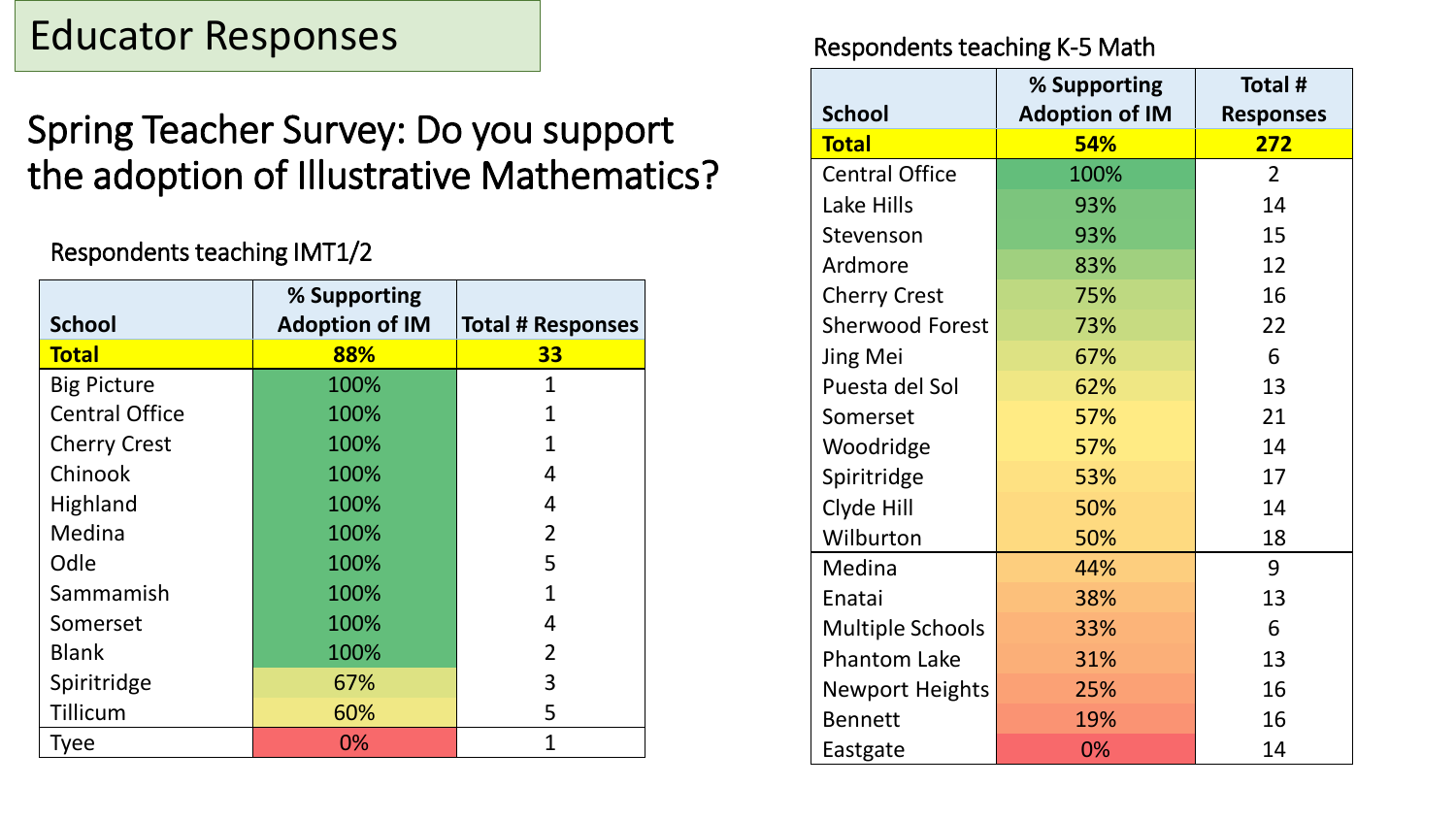#### Elementary Educator Responses

#### Some elementary educators feel **positively** about math this year.

- Collaboration having kids explain their reasoning it's been a challenge, but also a success
- Like the hands-on activities
- Really like it, want to keep it, just need some tweaks
- It is challenging, but helping me grow as an educator
- Level of rigor in the conversation is off the charts
- Would never want to go back to where we were before!

#### On the other hand, some elementary staff feel **negatively** about math this year.

- Clearly need to differentiate between Learn Zillion and Illustrative Mathematics. Many educators expressed frustrations with Learn Zillion.
- We recognize that the timing of this adoption wasn't ideal during a global pandemic, however recognize that change needed to happen in regards to our math instruction. It's just been really hard.
- Lots of materials to prepare. Any time doing something for the first time is hard.
- Pacing guide is ambitious
- Way behind, even with the updates
- Balance of staying on pace and teaching the curriculum
- Need more practice problems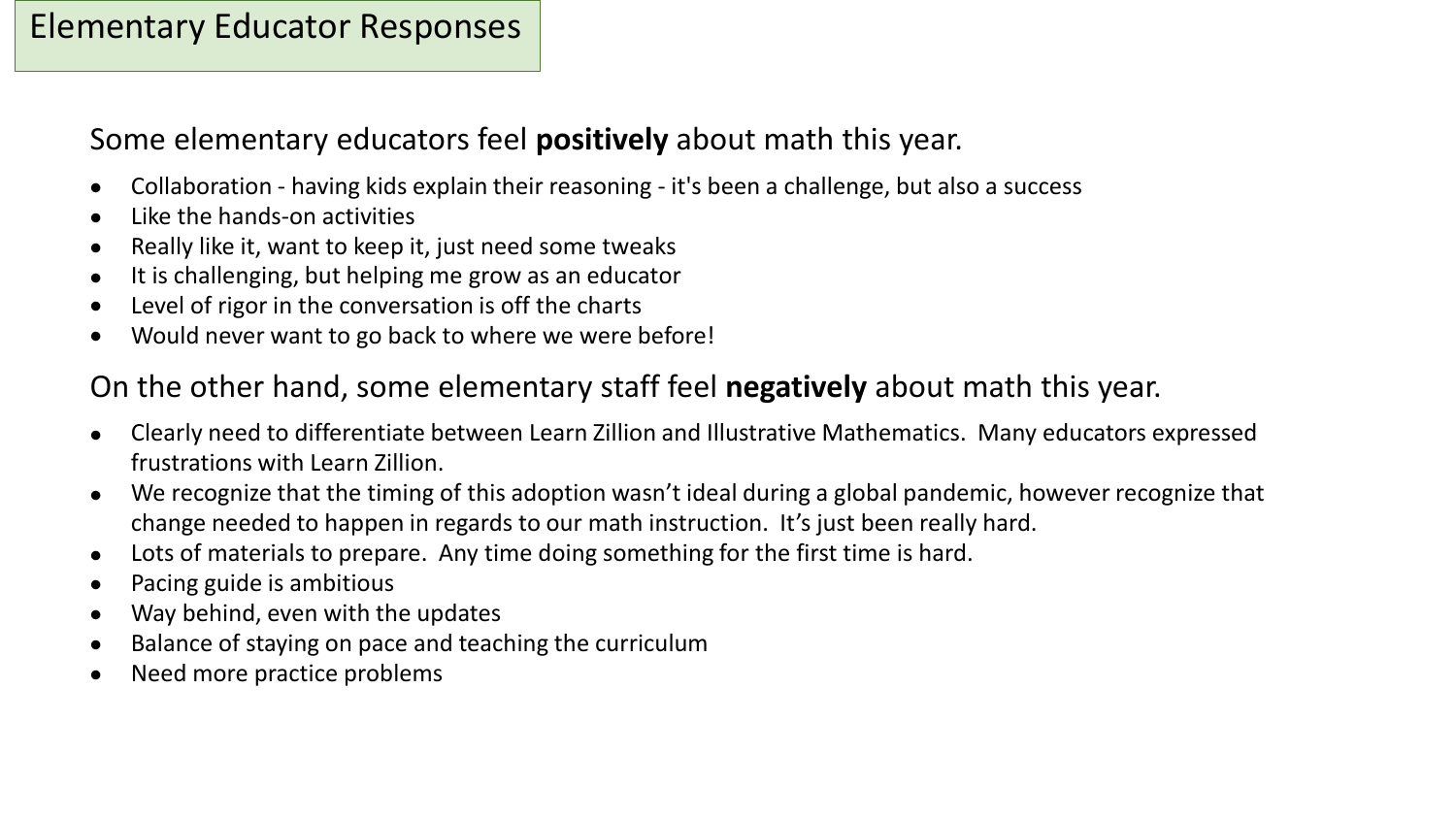School Leaders Responses

# March Leadership Survey results

Do you, as a school leader, support the adoption of the Illustrative Mathematics for (K-5) or IM/Desmos (IMT 1 and IMT 2) curriculum?

Elementary 18/18 Yes

Middle School 4/4 Yes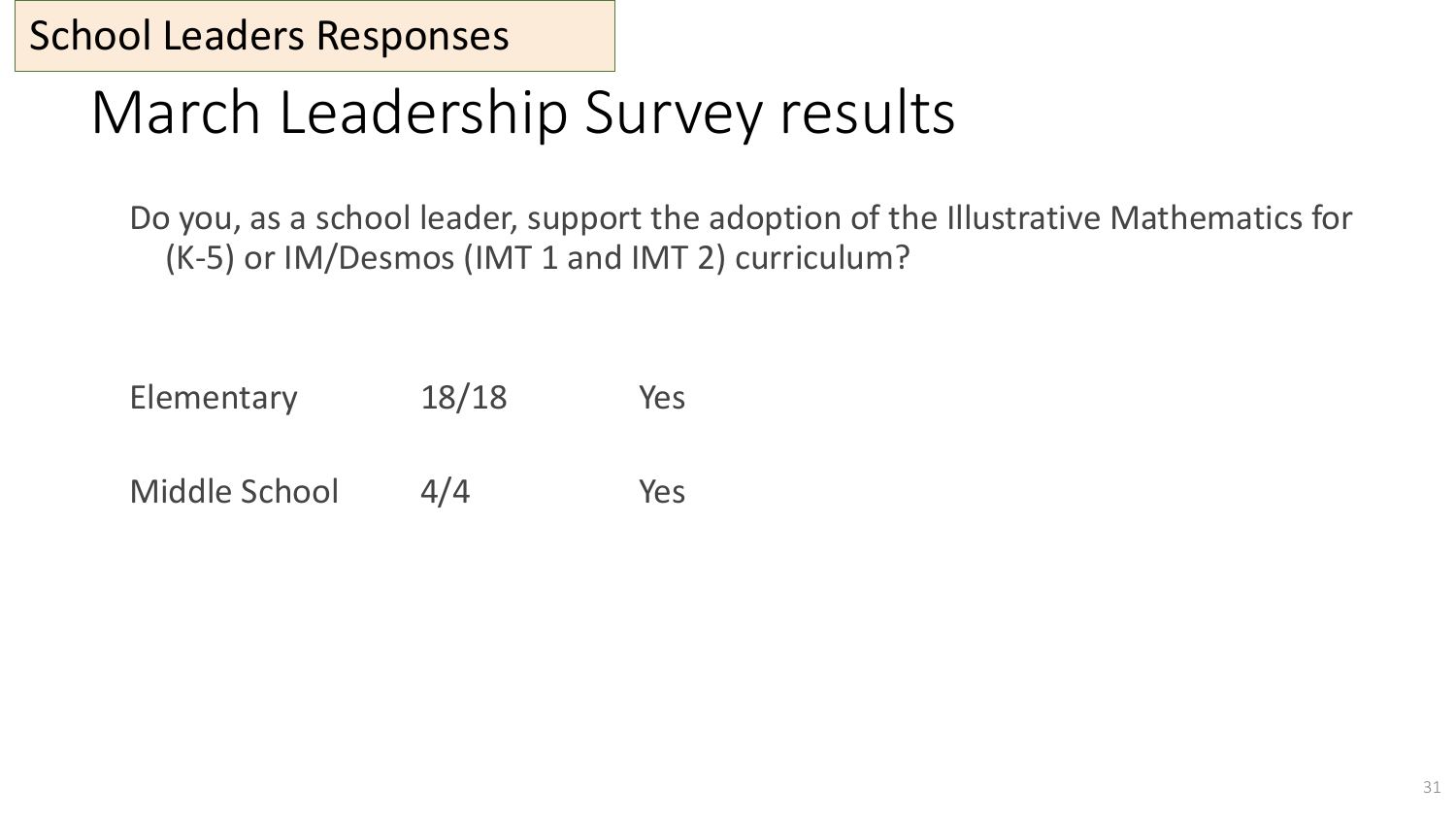# March Leadership Survey Themes

#### **Strengths**

- Student discourse
- Student voice
- Students carrying the cognitive load
- Strong Conceptual thinking
- Multiple Access Points

### **Areas of Support**

- Professional Learning
- Pacing
- Additional Practice materials
- More time to develop MLRs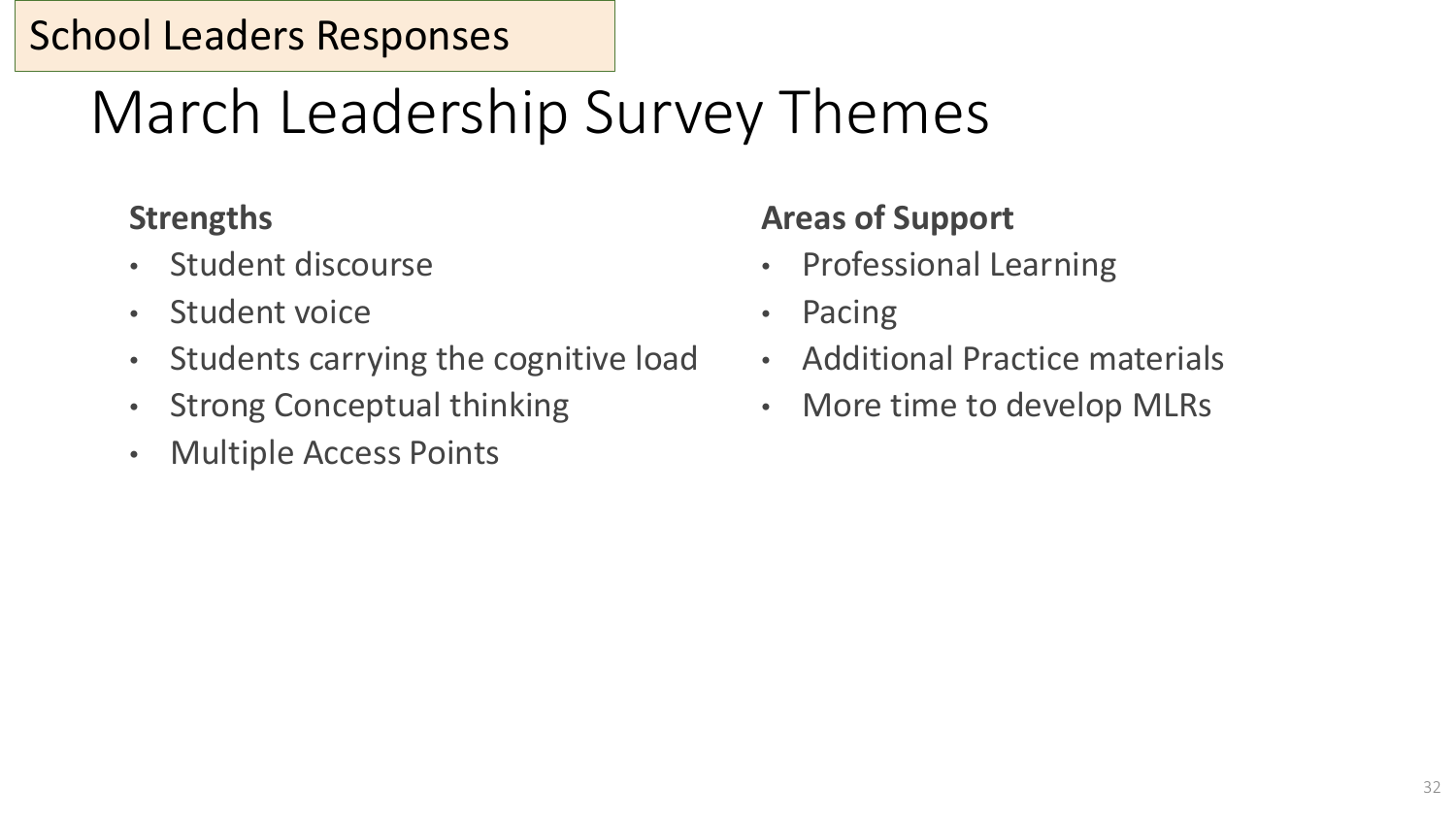## Community/ Parent Responses

2. Please tell us what your students' experience with the Illustrative Math has been so far this year, and if you have any other comments about the math curriculum.

| <b>Theme</b>                                       | <b>Number of responses</b> |
|----------------------------------------------------|----------------------------|
| Positive - Awesome/excellent/better<br>than before | 44                         |
| Negative - Frustrated/Confused                     | 24                         |
| Language Heavy                                     | 3                          |
| Needs more practice / more rigor                   | 24                         |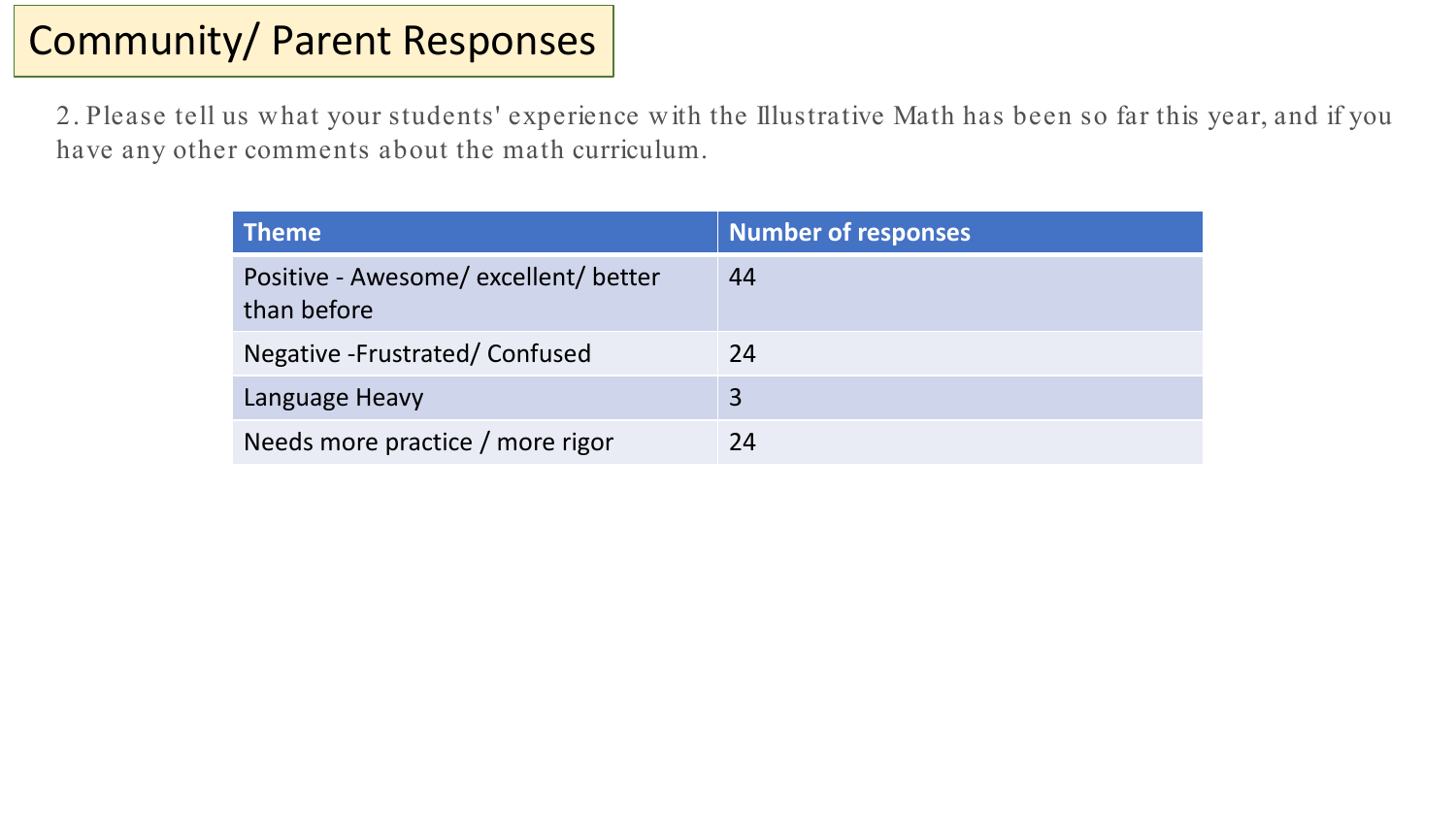#### Hispanic's Family Event: Math Program Feedback:

| <b>Schools</b>  | <b>Opinion about MATH changes</b>                                                                                                                                                                                                                                               |
|-----------------|---------------------------------------------------------------------------------------------------------------------------------------------------------------------------------------------------------------------------------------------------------------------------------|
| Ardmore         | $*$ It's easier and funny to learn math                                                                                                                                                                                                                                         |
| Lake Hills      | * Math homework<br>$*$ It's good to teach them in an easier way as in our countries.<br>* My soon is happier and likes math<br>* Improvement in math grades<br>$*$ He likes a lot learning math.<br>* He really likes math. Love working on groups and do a lot of practices.   |
| Sherwood Forest | * Improvements in math<br>$*$ It's a easier way to learn, he has interest and shares what he learns<br>$*$ My daughter soves problems differently than I used to do.<br>$*$ She knows the numbers and reads better.<br>$*$ A lot of homework and worried about scores and time. |
| Stevenson       | * My son works differently.<br>$*$ She feel better with this new program.<br>$*$ My son used to struggle in math and now he is doing better and<br>understand more math concepts.                                                                                               |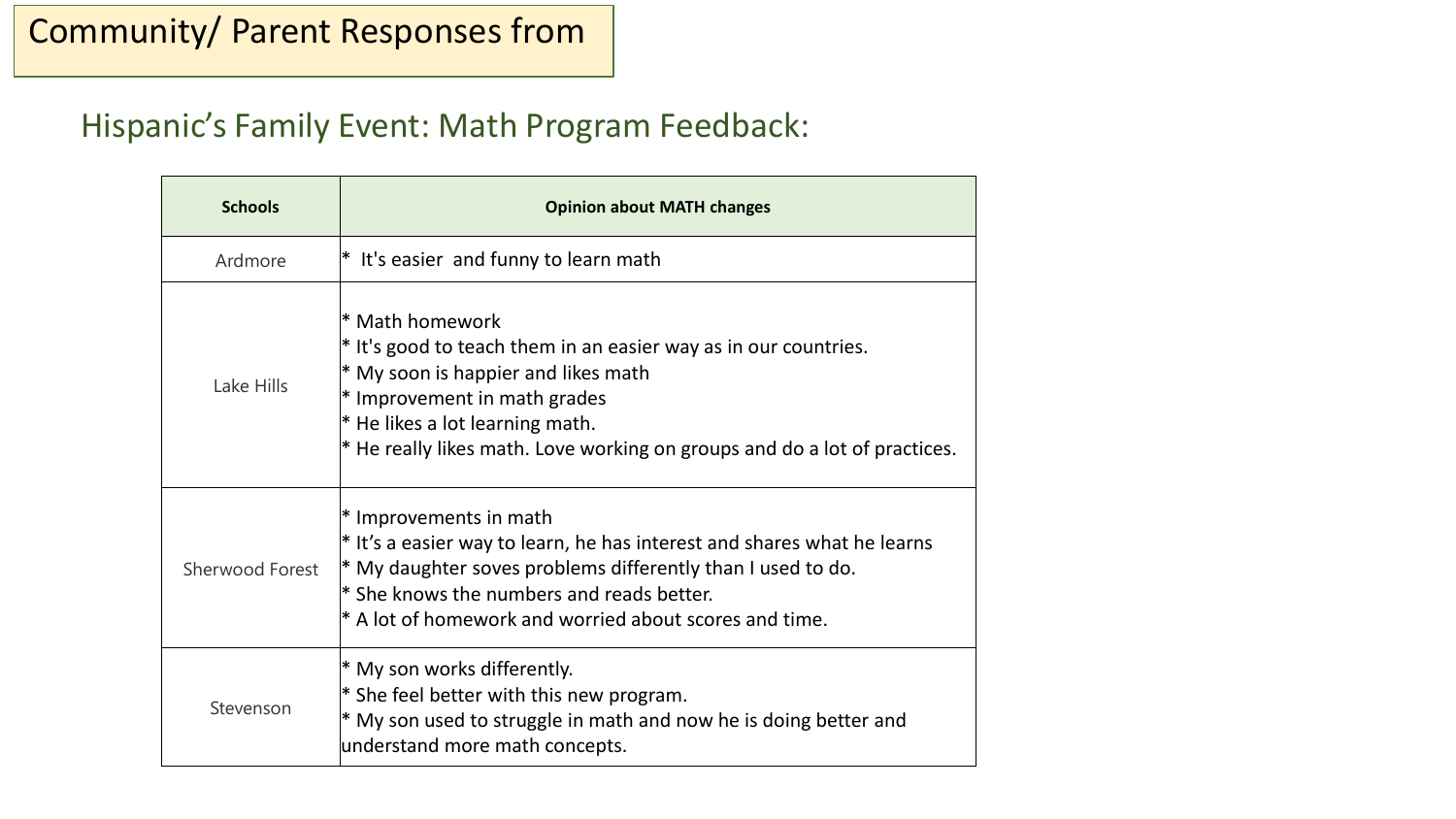3.Do your children participate in any of the following programs or services? Please check all that apply.

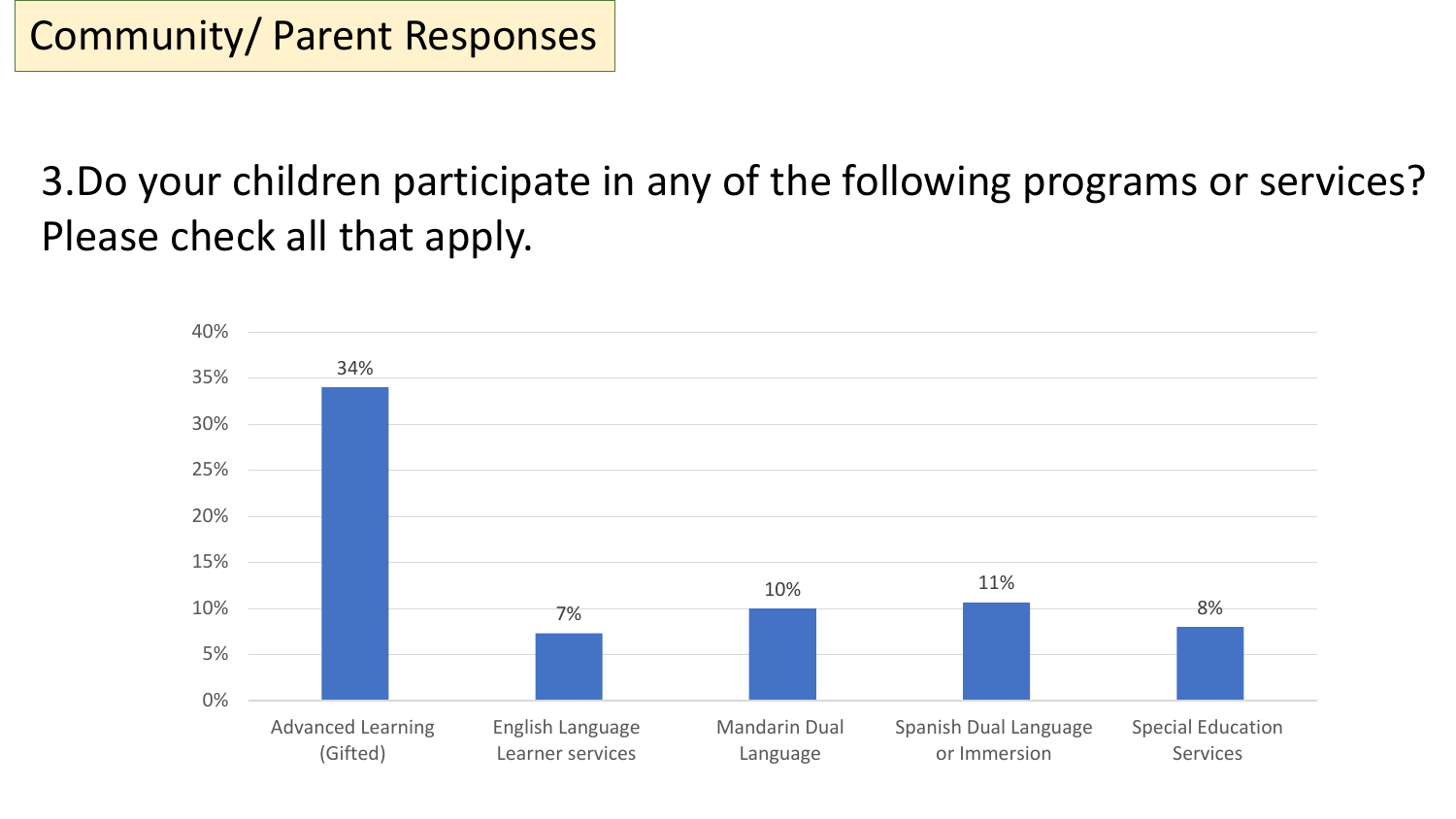# In Math class, how often do you share your thinking about how to solve a problem? 50%

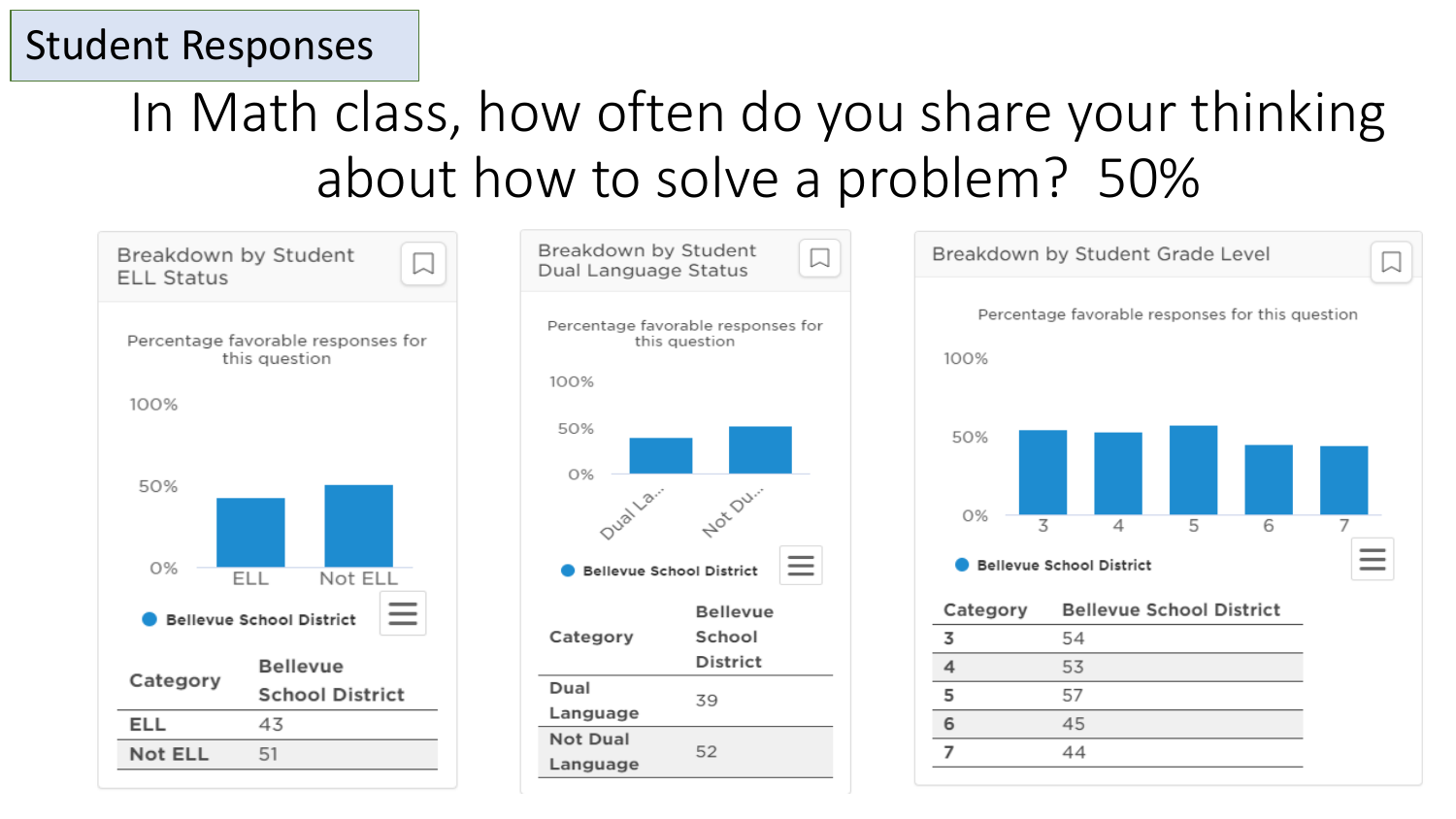# In Math class, how often do you listen to your classmate's share their thinking on a math problem? 84%







| Category | <b>Bellevue School District</b> |
|----------|---------------------------------|
| 3        | 85                              |
|          | 88                              |
| 5        | 88                              |
|          | 82                              |
|          | 81                              |
|          |                                 |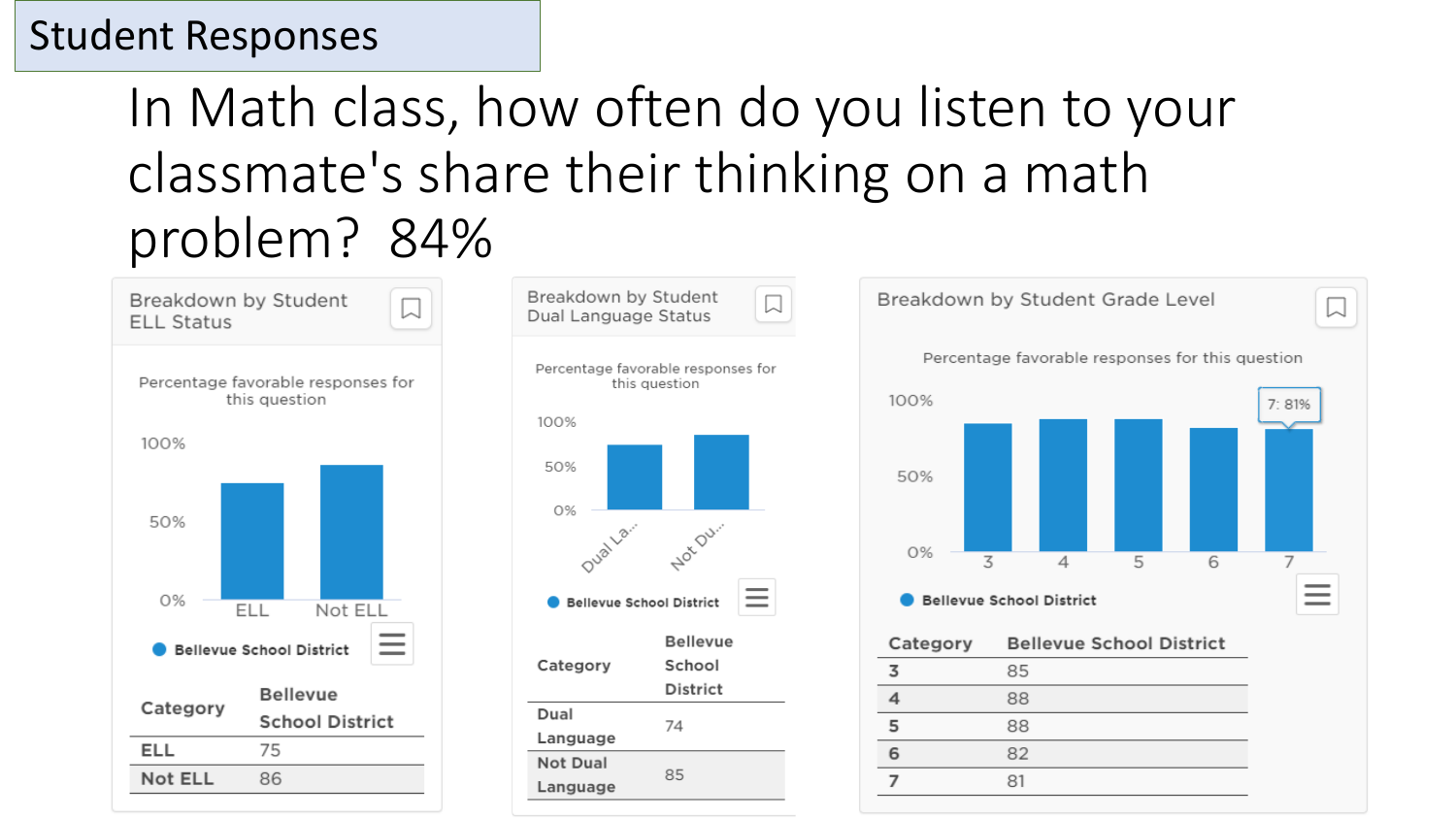# In Math class, how often do you work with classmates on math problems? 61%

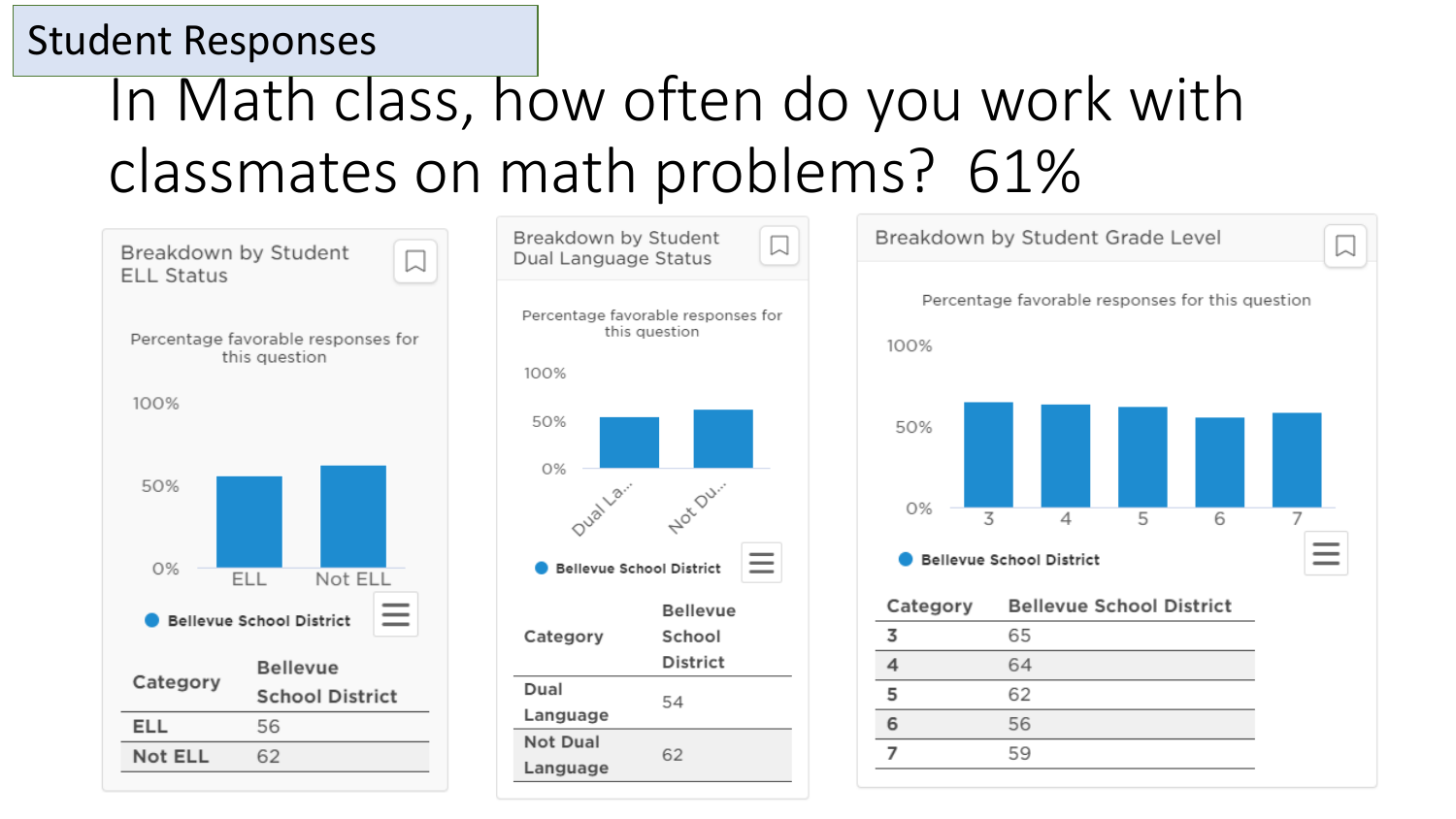## **"How is math going for you so far this year? What do you like and not like about math class right now?"**

#### **Generally, 6th and 7th graders feel positive about their math classes this year.**

Teachers: Many comments mentioned their teachers who are nice, helpful, funny, good at explaining, class feels "safe" for students. **Positive relationship with teacher** has a lot to do with positive attitude towards math.

- I have a 4.0 and math has turned from my worst and most hated subject to one I actually look forward to and am okay with. (Odle, gr 7, IMT2)
- well i dont like the subject at all but the teacher i like him hes a good teach and has made me like math a little more i like going to his classes i felt very welcomed and he makes learning fun (Highland, gr 6, IMT1)
- I don't like math- and math doesn't like me. But, my math teacher has been making it clear and understandable for me (Odle, gr 6, AL IMT2)
- i love math this year (Tyee, gr 6, IMT1)
- i like how my math teacher not only teaches us math but gives us life lessons/tips. (Highland, gr 7, IMT2)
- i dont like math i never have liked math but honeslty im getting alot better so i feel pretty good about it sometimes (Tillicum, gr 6, IMT1)
- I like all of things. It's easy except some languages because I don't know well about America's math language. (Tyee, gr 7, MLL, IMT2)
- I love math its my most favorite thing in school right now its the the place that I feel the most safe inside of (Highland, gr 7, IMT2)
- its going great my teacher i so kind and helpful to everyone in the class she helps with anything we need and she makes me feel safe here (Tillicum, gr 6, MLL, IMT1)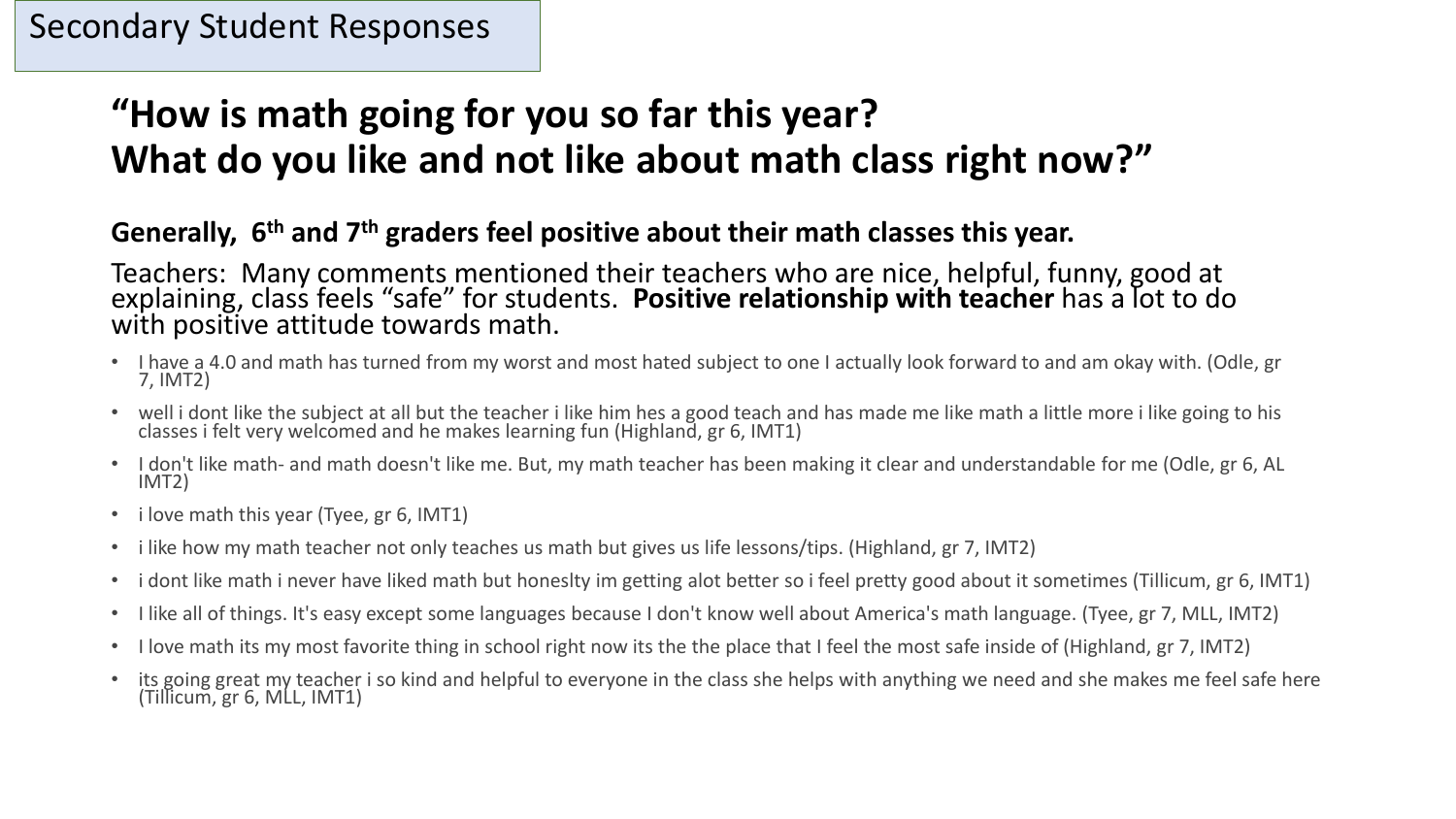

# Final Voting Committee Meeting – March 14, 2022

- In-Person
- K-7 Committee Members Together
- Data Review
- Connections to Pillars
- Lens on Equity & Discussion
- Final Vote & Recommendations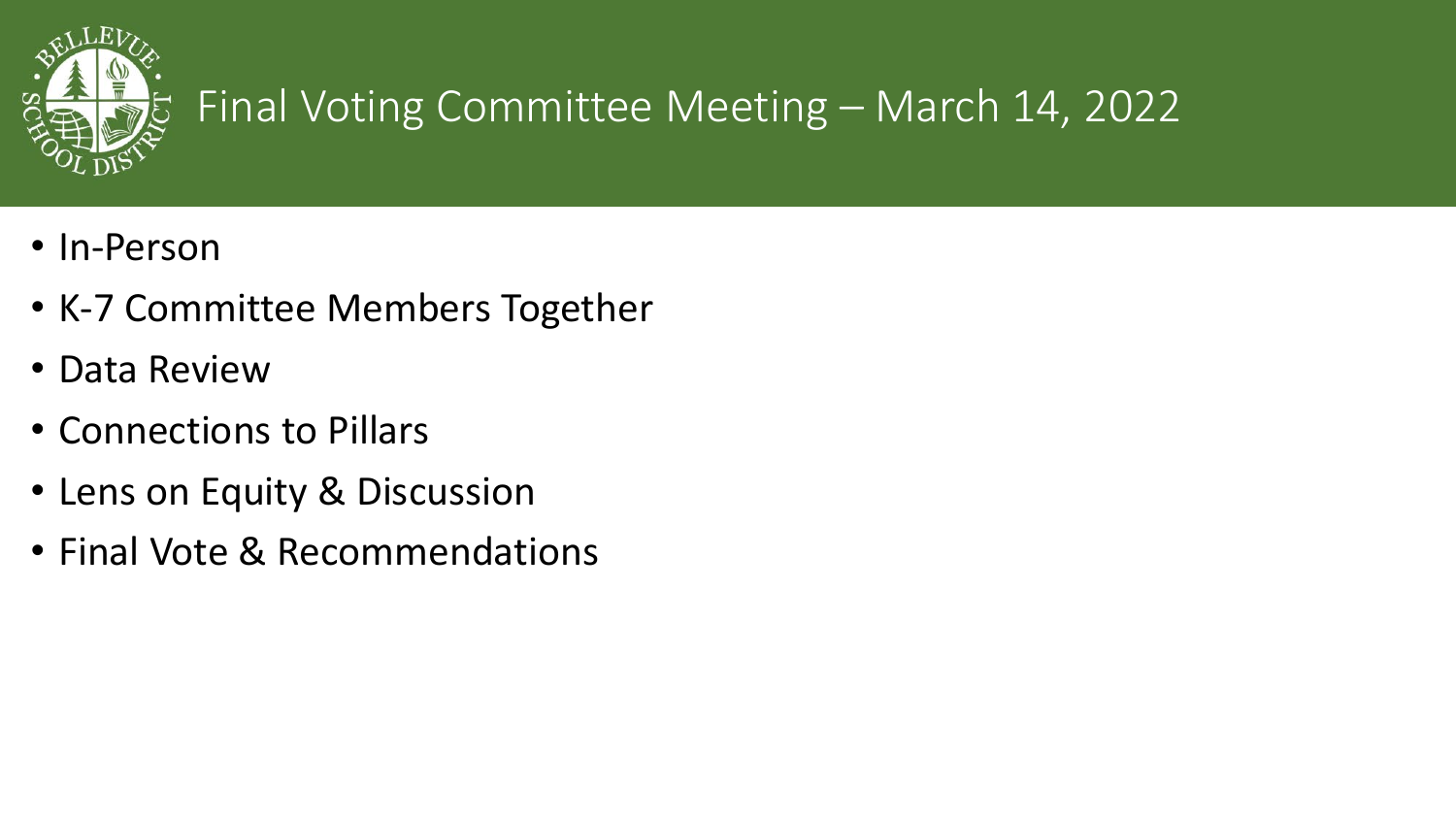

## Final Vote for Adoption Committee

# **K-5 Resources**

**Option A: Recommend the IMC and School Board formally adopt Illustrative Math**

**Option B: Discontinue Illustrative Math and implement experimental use of Curriculum Associate's Ready Mathematics (K-5) and/or Mid School Math (grades 6-7) next fall**

**Option C: Delay the vote – commit to reconvene, what data needs to collected by whom, and what threshold is necessary?** 

| 13/17           | 2/17 | 2/17 |
|-----------------|------|------|
| 7C <sub>0</sub> | 170/ | 170/ |
|                 |      |      |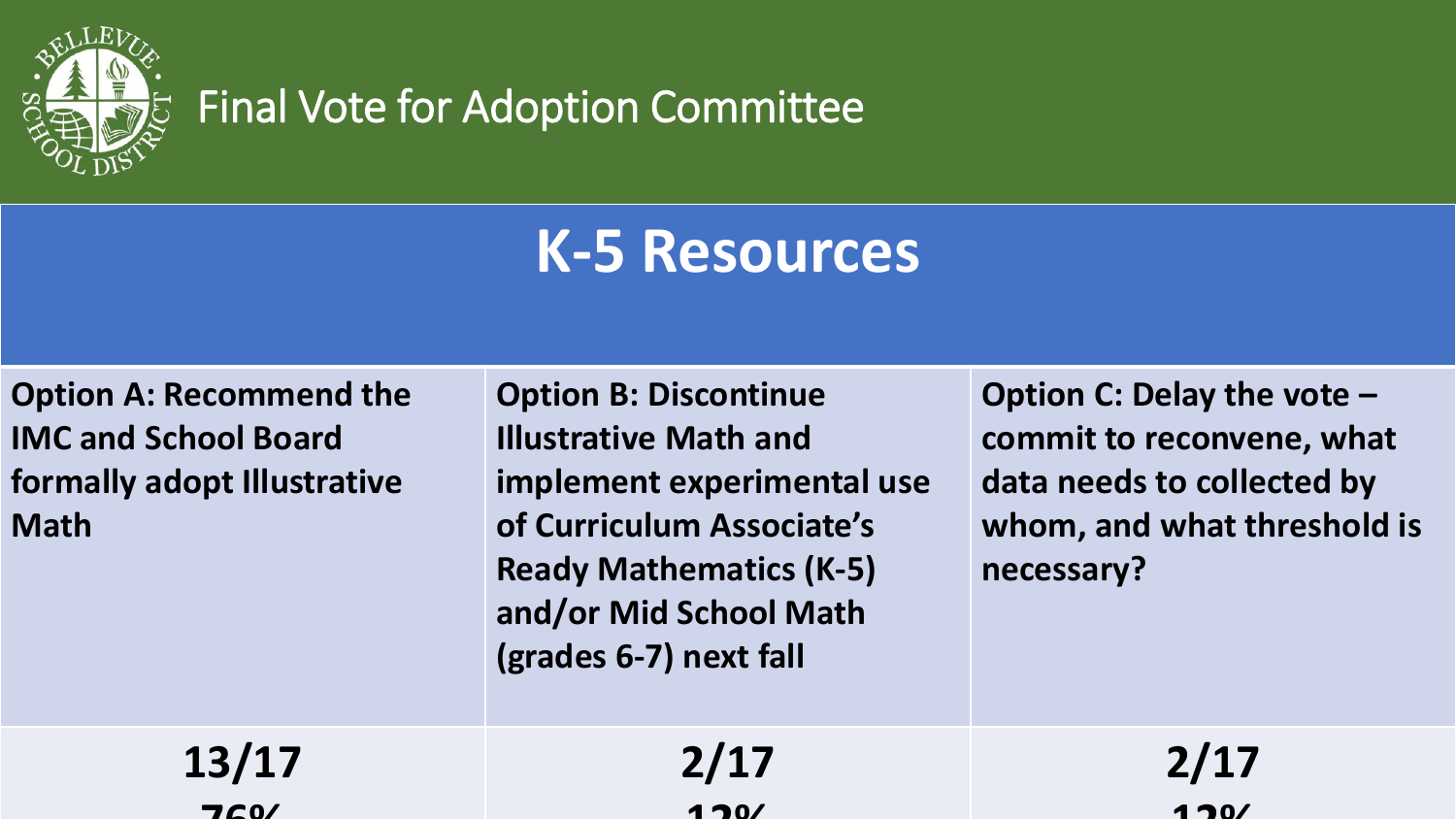

# Final Vote for Adoption Committee

## **IMT 1 and IMT 2 Resources**

| <b>Option A: Recommend the IMC and</b><br><b>School Board formally adopt</b><br><b>Illustrative Math</b> | <b>Option B: Discontinue Illustrative Math</b><br>and implement experimental use of<br><b>Curriculum Associate's Ready</b><br><b>Mathematics (K-5) and/or Mid School</b><br>Math (grades 6-7) next fall |
|----------------------------------------------------------------------------------------------------------|---------------------------------------------------------------------------------------------------------------------------------------------------------------------------------------------------------|
| 13/13                                                                                                    | $\bf{O}$                                                                                                                                                                                                |
| 100%                                                                                                     | 0%                                                                                                                                                                                                      |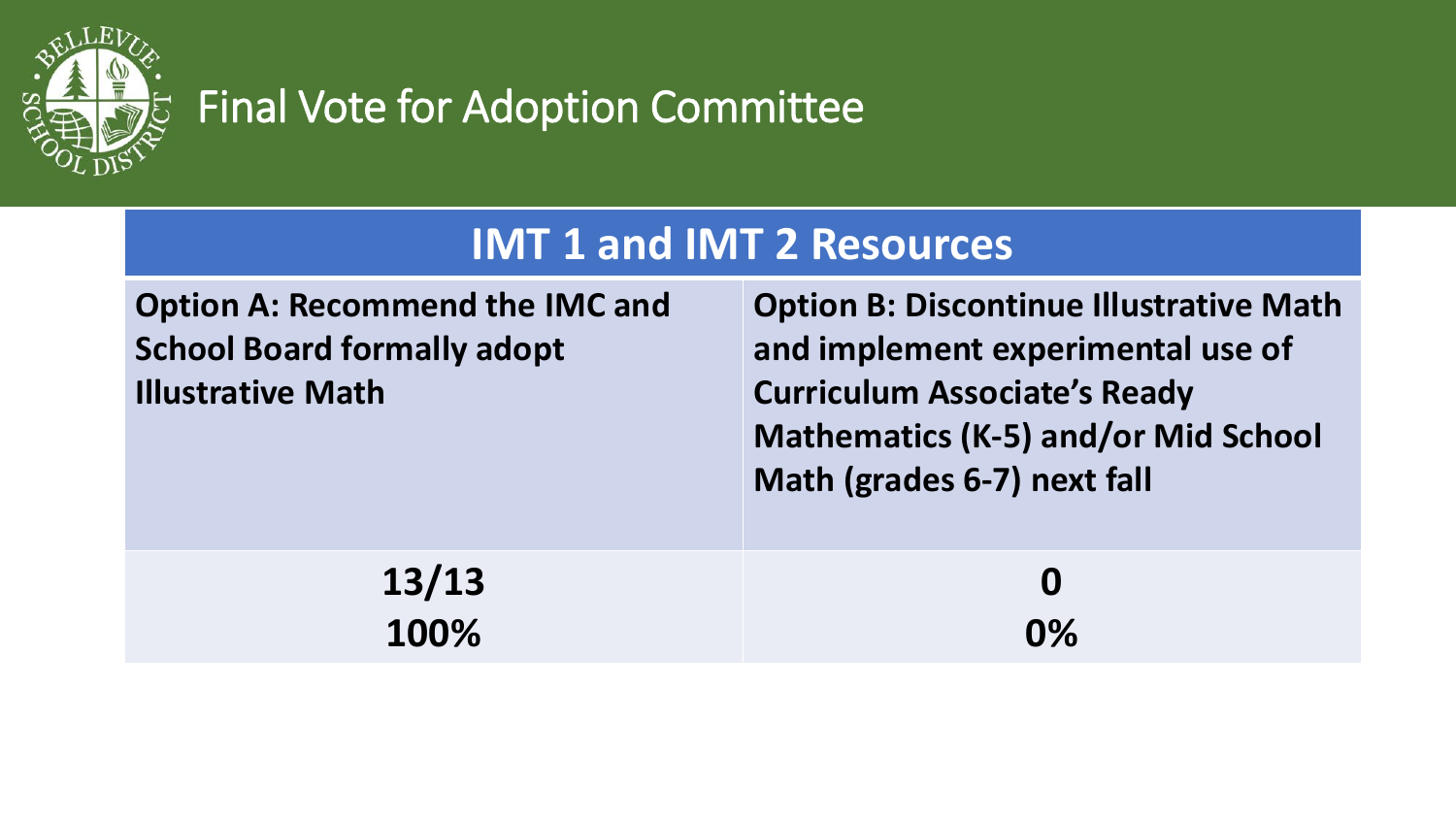

## Exhibit E: [Bias Review](https://bsd405.sharepoint.com/sites/P-7MathAdoptionCommittee2/Shared%20Documents/General/2021-22/IMC%20Presentation/Bias%20Review%20IM%20Mar%202022.pdf)

#### **SCREENING TOOL FOR BIASED CONTENT**

| Title: Illustrative Mathematics | Developer/Author: Illustrative Mathematics |                           |
|---------------------------------|--------------------------------------------|---------------------------|
| Content Area: Math              | Grade Band: K-7                            | Year Published: 2020-2021 |

#### **Diversity and Representation**

Representation in the instructional material should reflect the rich cultural diversity and lived experiences of all students. Below are some aspects of diversity to consider as you review the criteria in the screening tool.



#### Variety of Roles and Character Traits

| Criteria                                                                                                                                                          | <b>Met</b><br>2 | Part<br><b>Met</b> | <b>Not</b><br><b>Met</b><br>o | <b>NA</b>                | Comments and/or examples where<br>criteria are exhibited |  |
|-------------------------------------------------------------------------------------------------------------------------------------------------------------------|-----------------|--------------------|-------------------------------|--------------------------|----------------------------------------------------------|--|
| Characters/figures central to the instructional material show diverse<br>groups in a variety of roles and occupations.                                            |                 |                    |                               |                          |                                                          |  |
| different genders and gender identities                                                                                                                           | $\odot$         |                    |                               |                          |                                                          |  |
| different races/ethnicities/cultures/tribal citizens                                                                                                              | ◉               |                    |                               |                          |                                                          |  |
| persons with disabilities                                                                                                                                         |                 |                    |                               | $\left( \bullet \right)$ |                                                          |  |
| other identifiers important to our district                                                                                                                       |                 |                    |                               | ⊙                        |                                                          |  |
| When present in the instructional material, character traits such as courage,<br>leadership, intelligence, integrity, etc., are distributed among diverse groups. |                 |                    |                               |                          |                                                          |  |
| different genders and gender identities                                                                                                                           |                 |                    |                               | ⊙                        |                                                          |  |
| different race/ethnicities/cultures/tribal citizens                                                                                                               |                 |                    |                               | ⊙                        |                                                          |  |
| persons with disabilities                                                                                                                                         |                 |                    |                               | ◉                        |                                                          |  |
| other identifiers important to our district                                                                                                                       |                 |                    |                               | $\left( \bullet \right)$ |                                                          |  |

Criteria guidance